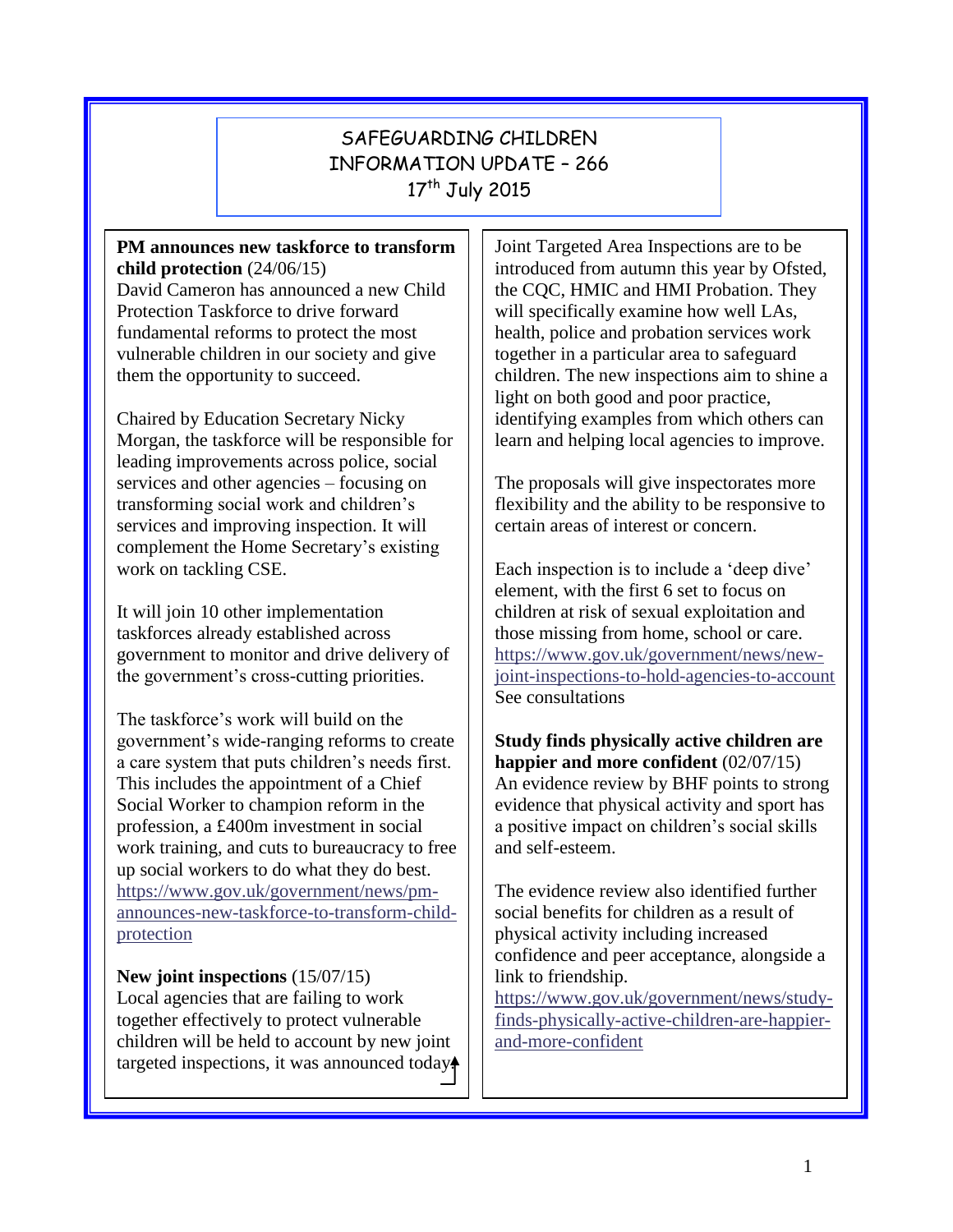## **New safeguarding advice for schools and childcare providers** (01/07/15)

New advice and social media guidance has been issued to schools and childcare providers to help them keep children safe from the risk of radicalisation and extremism, Education Secretary Nicky Morgan has announced.

Building resilience of young people and the promotion of fundamental British values is at the heart of preventing radicalisation. Schools can do this by providing safe places in which children can discuss controversial issues, and be given the knowledge and confidence to challenge extremist beliefs and ideologies.

The advice has been published to coincide with the new prevent duty, introduced as part of the Counter-Terrorism and Security Act 2015, which legally requires organisations including schools, LAs, prisons, police and health bodies to take steps to prevent people from being drawn into terrorism.

Schools and childcare providers already play a vital role in keeping children safe from harm, including from the risks of extremism and radicalisation, and in promoting the welfare of children in their care.

The new duty reinforces existing duties by spreading understanding of the risks and current good practice across the country. The government issued statutory guidance on the duty for all public bodies in March. The advice published today complements the statutory guidance and intends to help schools and childcare providers by:

- clarifying what the prevent duty means for schools and childcare providers
- outlining what they can do to help protect children from the risk of radicalisation
- making clear what schools and childcare providers should do to demonstrate compliance with the duty
- informing them about other sources of information, advice and support

[https://www.gov.uk/government/news/new](https://www.gov.uk/government/news/new-safeguarding-advice-for-schools-and-childcare-providers)[safeguarding-advice-for-schools-and](https://www.gov.uk/government/news/new-safeguarding-advice-for-schools-and-childcare-providers)[childcare-providers](https://www.gov.uk/government/news/new-safeguarding-advice-for-schools-and-childcare-providers)

## **Protecting children from radicalisation: the prevent duty** (01/07/15)

Departmental advice for schools and childcare providers on preventing children and young people from being drawn into terrorism.

[https://www.gov.uk/government/publications](https://www.gov.uk/government/publications/protecting-children-from-radicalisation-the-prevent-duty) [/protecting-children-from-radicalisation-the](https://www.gov.uk/government/publications/protecting-children-from-radicalisation-the-prevent-duty)[prevent-duty](https://www.gov.uk/government/publications/protecting-children-from-radicalisation-the-prevent-duty)

## **The use of social media for online radicalization** (01/07/15)

Guide for schools on how terrorist groups such as ISIL use social media to encourage travel to Syria and Iraq.

[https://www.gov.uk/government/publications](https://www.gov.uk/government/publications/the-use-of-social-media-for-online-radicalisation) [/the-use-of-social-media-for-online](https://www.gov.uk/government/publications/the-use-of-social-media-for-online-radicalisation)[radicalisation](https://www.gov.uk/government/publications/the-use-of-social-media-for-online-radicalisation)

## **Nation's institutions step up effort to prevent people from being drawn into terrorism** (01/07/15)

Key bodies across the country are from today legally required to take steps to prevent people from being drawn into terrorism.

The Prevent duty, introduced as part of the Counter-Terrorism and Security Act 2015, requires a range of organisations including schools, LAs, prisons, police and health bodies to have 'due regard to preventing people from being drawn into terrorism'. [https://www.gov.uk/government/news/nation](https://www.gov.uk/government/news/nations-institutions-step-up-effort-to-prevent-people-from-being-drawn-into-terrorism) [s-institutions-step-up-effort-to-prevent](https://www.gov.uk/government/news/nations-institutions-step-up-effort-to-prevent-people-from-being-drawn-into-terrorism)[people-from-being-drawn-into-terrorism](https://www.gov.uk/government/news/nations-institutions-step-up-effort-to-prevent-people-from-being-drawn-into-terrorism)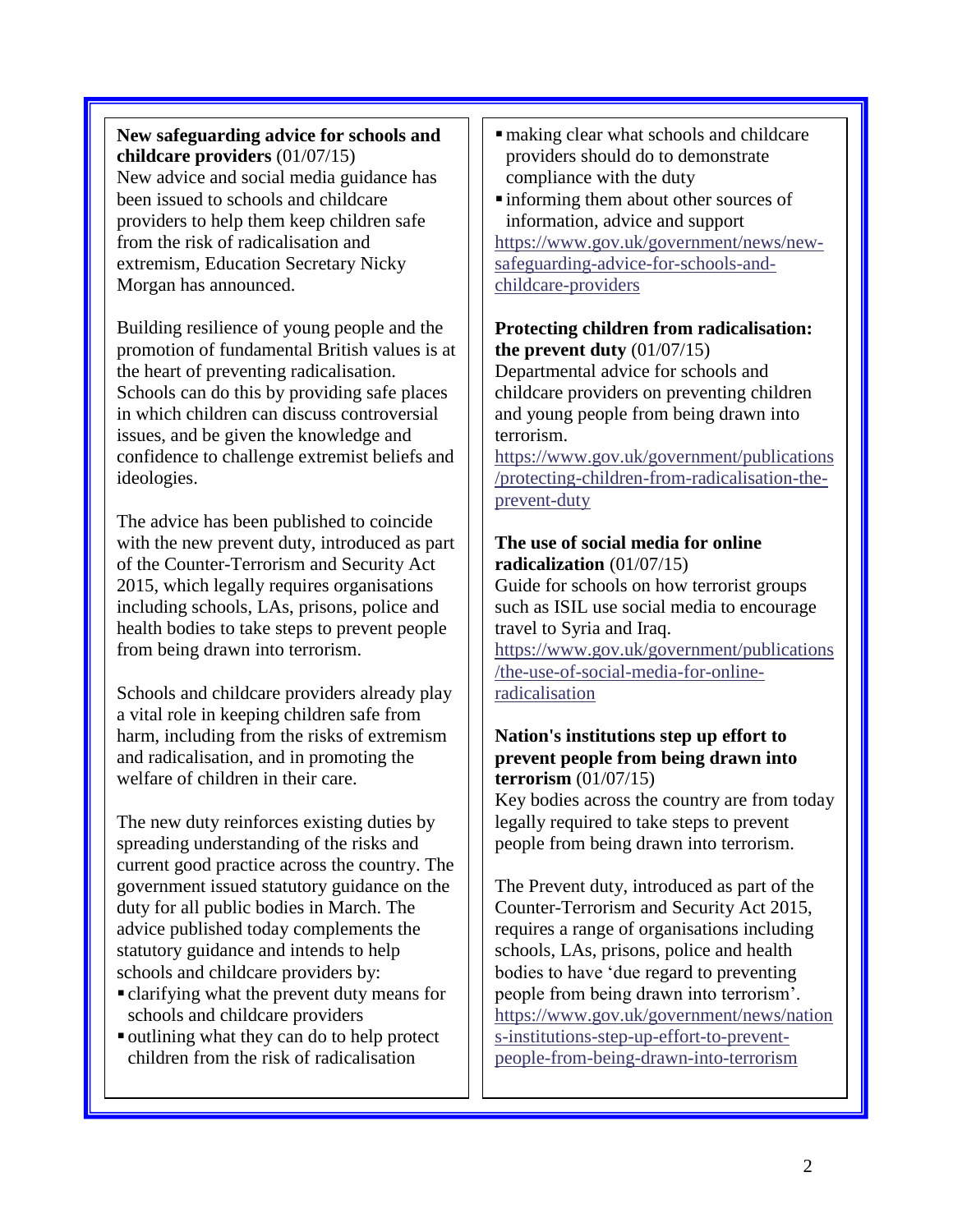## **Funding to help victims of domestic violence and abuse** (09/07/15)

The government has announced a £3.2m fund to boost the provision of services including refuges.

The fund will be open to proposals from local partnerships that demonstrate how the needs of victims could be met in innovative ways, working through collaboration and helping to address any gaps in the delivery of services in the short term.

The Summer Budget 2015 also announced a review of the full range of services currently available to victims of domestic abuse. Its findings will feed into the Spending Review and an updated violence against women and girls strategy to ensure that victims of domestic violence and their families have access to the support and services they need to keep safe.

[https://www.gov.uk/government/news/32](https://www.gov.uk/government/news/32-million-funding-to-help-victims-of-domestic-violence-and-abuse) [million-funding-to-help-victims-of-domestic](https://www.gov.uk/government/news/32-million-funding-to-help-victims-of-domestic-violence-and-abuse)[violence-and-abuse](https://www.gov.uk/government/news/32-million-funding-to-help-victims-of-domestic-violence-and-abuse)

#### **New rules about tobacco, e-cigarettes and smoking** (09/07/15)

This document explains changes to the laws on tobacco, e-cigarettes and smoking that come into force on 1 October 2015. In particular, it explains the rules about smoking in private vehicles, including when the rules do and don't apply.

[https://www.gov.uk/government/publications](https://www.gov.uk/government/publications/new-rules-about-tobacco-e-cigarettes-and-smoking-1-october-2015) [/new-rules-about-tobacco-e-cigarettes-and](https://www.gov.uk/government/publications/new-rules-about-tobacco-e-cigarettes-and-smoking-1-october-2015)[smoking-1-october-2015](https://www.gov.uk/government/publications/new-rules-about-tobacco-e-cigarettes-and-smoking-1-october-2015)

## **Children, Families and Maternity ebulletin** (06/07/15)

Newsletters providing guidance and advice on children, families and maternity. [https://www.gov.uk/government/publications](https://www.gov.uk/government/publications/children-families-and-maternity-e-bulletin) [/children-families-and-maternity-e-bulletin](https://www.gov.uk/government/publications/children-families-and-maternity-e-bulletin)

#### **Obesity - prevention and lifestyle weight management in children** (July 2015) [http://www.nice.org.uk/guidance/indevelopm](http://www.nice.org.uk/guidance/indevelopment/GID-QSD80)

[ent/GID-QSD80](http://www.nice.org.uk/guidance/indevelopment/GID-QSD80)

### **Maternal and child nutrition - improving nutritional status** (July 2015)

[http://www.nice.org.uk/guidance/indevelopm](http://www.nice.org.uk/guidance/indevelopment/GID-QSD104) [ent/GID-QSD104](http://www.nice.org.uk/guidance/indevelopment/GID-QSD104)

## **Education Secretary speaks about tackling LGBT bullying** (10/07/15)

Nicky Morgan discusses the government's plans to end lesbian, gay, bisexual, and transgender bullying in schools.

[https://www.gov.uk/government/speeches/ni](https://www.gov.uk/government/speeches/nicky-morgan-speaks-about-tackling-lgbt-bullying) [cky-morgan-speaks-about-tackling-lgbt](https://www.gov.uk/government/speeches/nicky-morgan-speaks-about-tackling-lgbt-bullying)[bullying](https://www.gov.uk/government/speeches/nicky-morgan-speaks-about-tackling-lgbt-bullying)

## **Circular 024/2015: Modern Slavery Act 2015** (09/07/15)

This circular provides details on the Modern Slavery Act 2015 which received Royal Assent on 26 March.

[https://www.gov.uk/government/publications](https://www.gov.uk/government/publications/circular-0242015-modern-slavery-act-2015) [/circular-0242015-modern-slavery-act-2015](https://www.gov.uk/government/publications/circular-0242015-modern-slavery-act-2015)

#### **Children Act 1989: fostering services**  $(03/07/15)$

Volume 4: statutory guidance on fostering services for looked-after children. [https://www.gov.uk/government/publications](https://www.gov.uk/government/publications/children-act-1989-fostering-services) [/children-act-1989-fostering-services](https://www.gov.uk/government/publications/children-act-1989-fostering-services)

# **Children Act 1989: care planning,**

**placement and case review** (03/07/15) Statutory guidance about LA support to children and families.

[https://www.gov.uk/government/publications](https://www.gov.uk/government/publications/children-act-1989-care-planning-placement-and-case-review) [/children-act-1989-care-planning-placement](https://www.gov.uk/government/publications/children-act-1989-care-planning-placement-and-case-review)[and-case-review](https://www.gov.uk/government/publications/children-act-1989-care-planning-placement-and-case-review)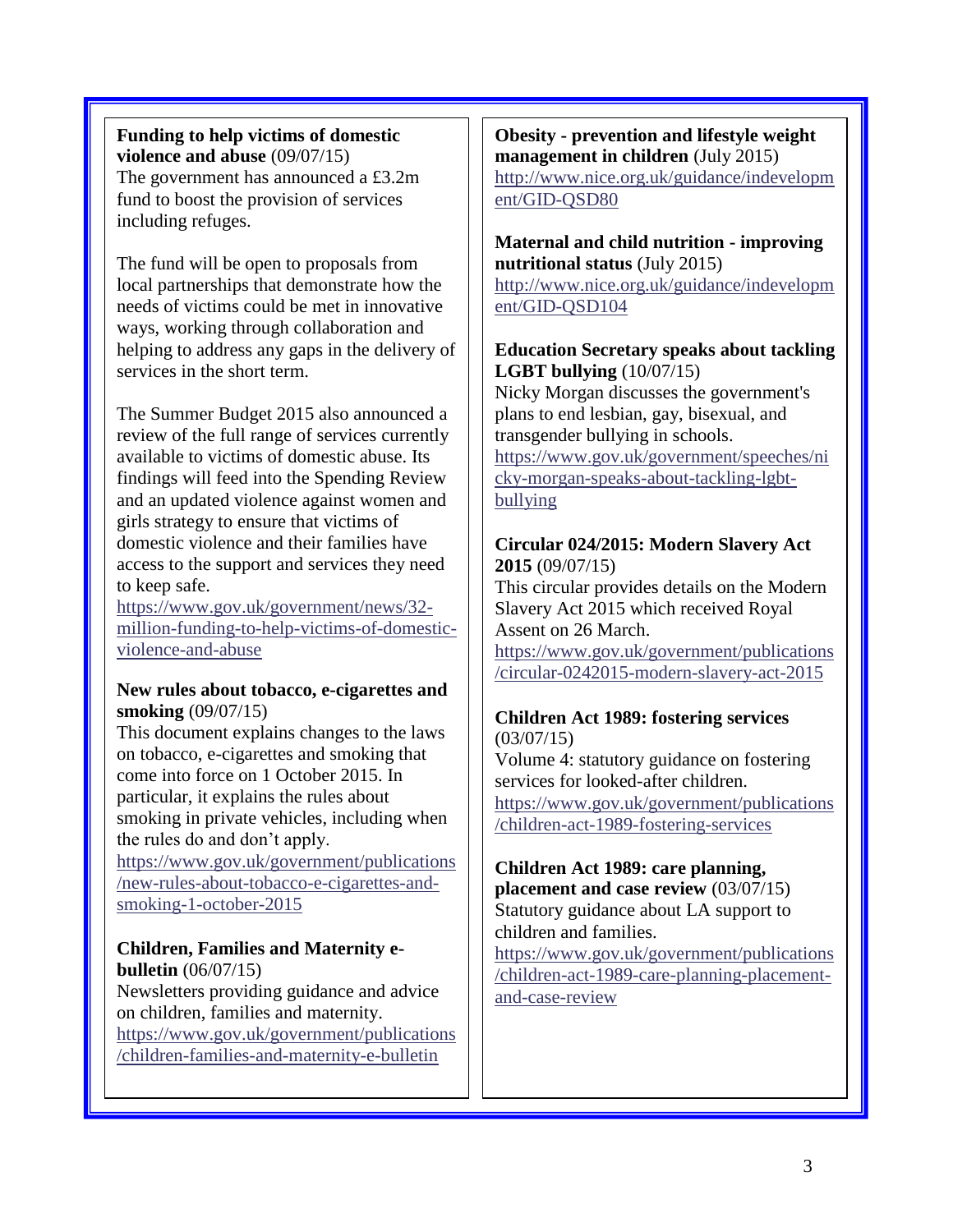## **Data protection: privacy notice model documents** (03/01/15)

Under The Data Protection Act 1998, when an organisation collects personal information about an individual it must make that information available to the individual. Schools and LAs can use and amend these examples of privacy notices to suit their local needs and circumstances. We encourage you to discuss the suggested text with your own data protection adviser in order to reflect local policies.

You can issue privacy notices in a number of ways, for example:

- as part of a school brochure or induction pack, or in a school diary
- on the school notice board
- as part of a staff contract or induction pack
- on the staff notice board
- on the school or LA website

A child receiving social care services or a looked-after child could receive their privacy notice with information about the services you offer.

[https://www.gov.uk/government/publications](https://www.gov.uk/government/publications/data-protection-and-privacy-privacy-notices) [/data-protection-and-privacy-privacy-notices](https://www.gov.uk/government/publications/data-protection-and-privacy-privacy-notices)

**Number of teenagers in education and training hits all-time high** (25/06/15)

At the end of 2014, the proportion of 16- to 18-year-olds in education or work-based learning rose by 1% on the previous year, an increase of almost 9,000 to 1,590,000.

Meanwhile, the proportion in this age group who were NEET fell by 0.4% to its lowest level since 1994 - a fall of almost 10,000 in 12 months.

The annual figures are further evidence of the government's ongoing success in bringing down NEET levels. Last month,

quarterly statistics showed the number of 16 to 24-year-olds who were classed as NEET fell to a 10-year low.

[https://www.gov.uk/government/news/numb](https://www.gov.uk/government/news/number-of-teenagers-in-education-and-training-hits-all-time-high) [er-of-teenagers-in-education-and-training](https://www.gov.uk/government/news/number-of-teenagers-in-education-and-training-hits-all-time-high)[hits-all-time-high](https://www.gov.uk/government/news/number-of-teenagers-in-education-and-training-hits-all-time-high)

[https://www.gov.uk/government/statistics/pa](https://www.gov.uk/government/statistics/participation-in-education-training-and-employment-age-16-to-18--2) [rticipation-in-education-training-and](https://www.gov.uk/government/statistics/participation-in-education-training-and-employment-age-16-to-18--2)[employment-age-16-to-18--2](https://www.gov.uk/government/statistics/participation-in-education-training-and-employment-age-16-to-18--2)

## **Supported internships for young people with learning difficulties** (26/06/15)

This is departmental advice for providers of supported internships for young people with learning difficulties. It applies to:

- LA maintained schools
- $\blacksquare$  LAs
- **a** academies and free schools
- independent schools
- sixth-form colleges
- FE colleges

[https://www.gov.uk/government/publications](https://www.gov.uk/government/publications/supported-internships-for-young-people-with-learning-difficulties) [/supported-internships-for-young-people](https://www.gov.uk/government/publications/supported-internships-for-young-people-with-learning-difficulties)[with-learning-difficulties](https://www.gov.uk/government/publications/supported-internships-for-young-people-with-learning-difficulties)

**Child poverty transitions: exploring the routes into and out of poverty** (25/06/15) This research explores how children move into and out of poverty.

[https://www.gov.uk/government/publications](https://www.gov.uk/government/publications/child-poverty-transitions-exploring-the-routes-into-and-out-of-poverty) [/child-poverty-transitions-exploring-the](https://www.gov.uk/government/publications/child-poverty-transitions-exploring-the-routes-into-and-out-of-poverty)[routes-into-and-out-of-poverty](https://www.gov.uk/government/publications/child-poverty-transitions-exploring-the-routes-into-and-out-of-poverty)

## **Road safety factsheets and ad-hoc statistics** (25/06/15)

Road safety factsheets relating to specific road user groups and any one-off or ad-hoc statistics. Includes child casualties.

[https://www.gov.uk/government/statistics/ro](https://www.gov.uk/government/statistics/road-safety-factsheets-and-ad-hoc-statistics) [ad-safety-factsheets-and-ad-hoc-statistics](https://www.gov.uk/government/statistics/road-safety-factsheets-and-ad-hoc-statistics)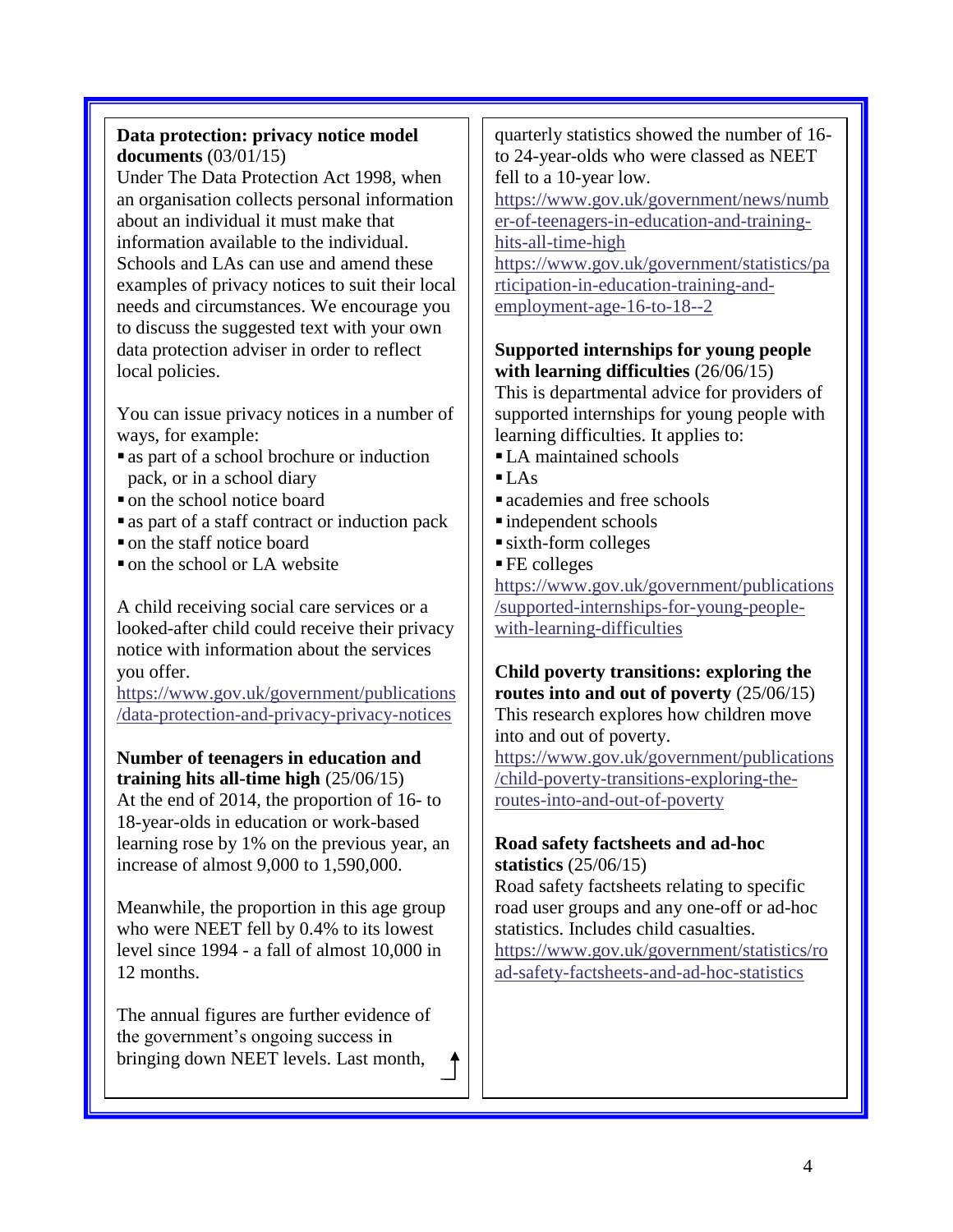**Guidance: Health visitor and 0 to 5 commissioning transfer** (25/06/15) Documents relating to the transfer from the NHS to LAs of public health services for children aged 0 to 5. [Added 'Factsheet: the role of Health Education England and Local Education and Training Boards'.] [https://www.gov.uk/government/publications](https://www.gov.uk/government/publications/transfer-of-0-5-childrens-public-health-commissioning-to-local-authorities) [/transfer-of-0-5-childrens-public-health](https://www.gov.uk/government/publications/transfer-of-0-5-childrens-public-health-commissioning-to-local-authorities)[commissioning-to-local-authorities](https://www.gov.uk/government/publications/transfer-of-0-5-childrens-public-health-commissioning-to-local-authorities)

#### **Pre-school influences on children and young people's outcomes** (25/06/15)

Research into the long-term effect of preschool on children's education and development throughout compulsory schooling.

[https://www.gov.uk/government/publications](https://www.gov.uk/government/publications/pre-school-influences-on-children-and-young-peoples-outcomes) [/pre-school-influences-on-children-and](https://www.gov.uk/government/publications/pre-school-influences-on-children-and-young-peoples-outcomes)[young-peoples-outcomes](https://www.gov.uk/government/publications/pre-school-influences-on-children-and-young-peoples-outcomes)

## **Children's centres in England:**

**organisation and services** (25/06/15) Research on the effectiveness of children's centres in England at providing services to eligible families.

[https://www.gov.uk/government/publications](https://www.gov.uk/government/publications/childrens-centres-in-england-organisation-and-services) [/childrens-centres-in-england-organisation](https://www.gov.uk/government/publications/childrens-centres-in-england-organisation-and-services)[and-services](https://www.gov.uk/government/publications/childrens-centres-in-england-organisation-and-services)

#### **Children's centres in England evaluation: survey of leaders** (25/06/15)

Research on children's centre services between 2011 and 2013. [https://www.gov.uk/government/publications](https://www.gov.uk/government/publications/childrens-centres-in-england-evaluation-survey-of-leaders) [/childrens-centres-in-england-evaluation](https://www.gov.uk/government/publications/childrens-centres-in-england-evaluation-survey-of-leaders)[survey-of-leaders](https://www.gov.uk/government/publications/childrens-centres-in-england-evaluation-survey-of-leaders)

#### **Children's centres in England evaluation: survey of families** (25/06/15) Research on children's centres and the services they offered between 2011 and 2014.

[https://www.gov.uk/government/publications](https://www.gov.uk/government/publications/childrens-centres-in-england-evaluation-survey-of-families) [/childrens-centres-in-england-evaluation-](https://www.gov.uk/government/publications/childrens-centres-in-england-evaluation-survey-of-families)

[survey-of-families](https://www.gov.uk/government/publications/childrens-centres-in-england-evaluation-survey-of-families)-families-families-families-families-families-families-families-families-families-families-f<br>Survey-of-families-families-families-families-families-families-families-families-families-families-families-f

**Residential care in the English child welfare system** (25/06/15) Review of the available research on residential care for looked-after children. [https://www.gov.uk/government/publications](https://www.gov.uk/government/publications/residential-care-in-the-english-child-welfare-system) [/residential-care-in-the-english-child](https://www.gov.uk/government/publications/residential-care-in-the-english-child-welfare-system)[welfare-system](https://www.gov.uk/government/publications/residential-care-in-the-english-child-welfare-system)

#### **Children entering detention under Immigration Act powers** (25/06/15)

These figures are based on management information and are not subject to the detailed checks that apply to National Statistics.

[https://www.gov.uk/government/statistical](https://www.gov.uk/government/statistical-data-sets/children-entering-detention-under-immigration-act-powers)[data-sets/children-entering-detention-under](https://www.gov.uk/government/statistical-data-sets/children-entering-detention-under-immigration-act-powers)[immigration-act-powers](https://www.gov.uk/government/statistical-data-sets/children-entering-detention-under-immigration-act-powers)

#### **SI 2015/1472 - The Modern Slavery Act 2015 (Consequential Amendments) Regulations 2015** (08/07/15)

These Regulations make amendments to secondary legislation in consequence of the offences of slavery, servitude and forced or compulsory labour and human trafficking in sections 1 and 2 of the Modern Slavery Act 2015 (c. 30).

[http://www.legislation.gov.uk/uksi/2015/147](http://www.legislation.gov.uk/uksi/2015/1472/contents/made) [2/contents/made](http://www.legislation.gov.uk/uksi/2015/1472/contents/made)

# **SI 2015/1422 - The Female Genital Mutilation Protection Order (Relevant**

**Third Party) Regulations 2015** (26/06/15) These Regulations specify a local authority, as defined in these Regulations, as a relevant third party for the purposes of applying for an FGM protection order under paragraph 2 of Part 1 of Schedule 2 to the Female Genital Mutilation Act 2003 (c. 31). A relevant third party can apply to the court for an FGM protection order without the leave of the court.

[http://www.legislation.gov.uk/uksi/2015/142](http://www.legislation.gov.uk/uksi/2015/1422/contents/made) [2/contents/made](http://www.legislation.gov.uk/uksi/2015/1422/contents/made)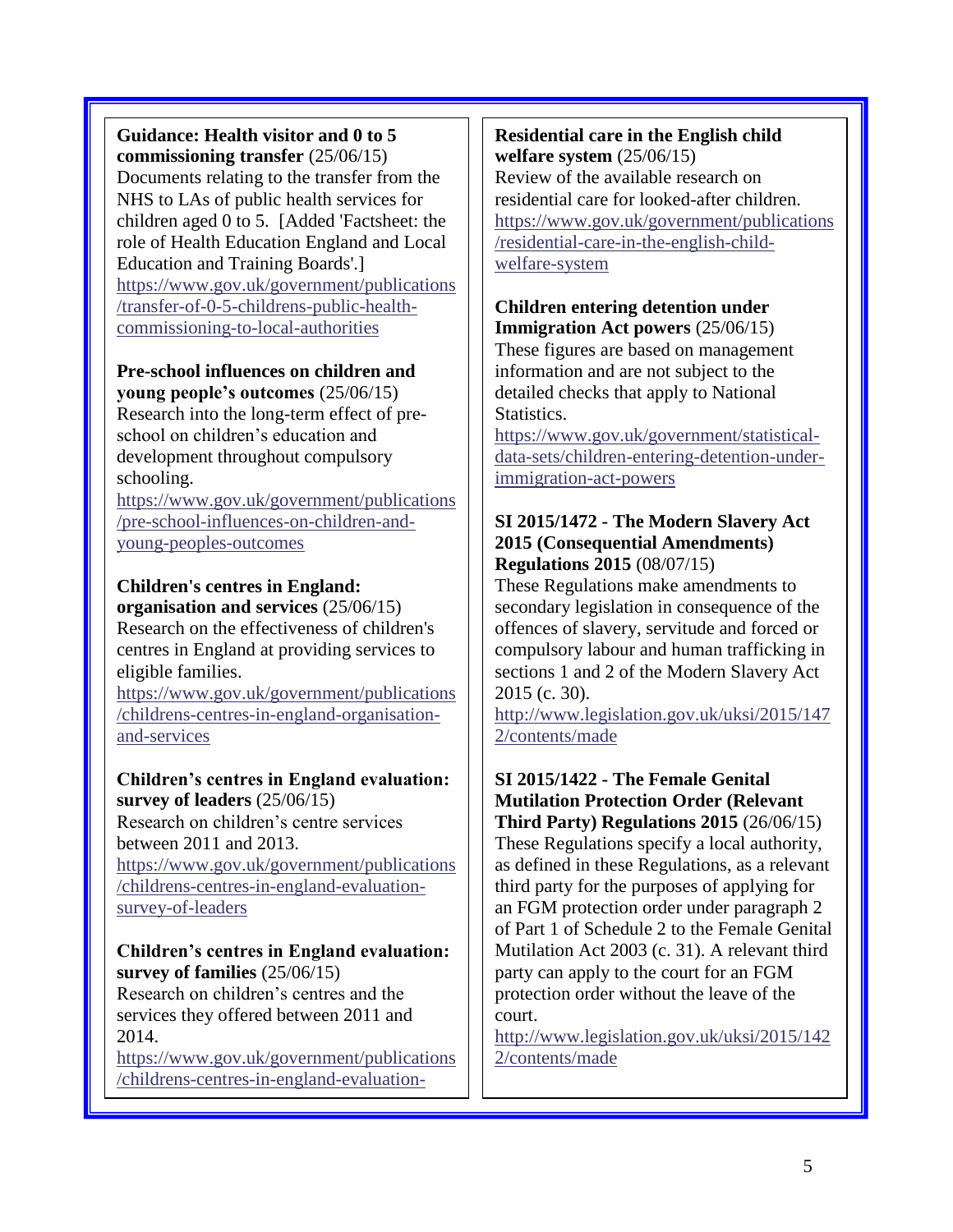#### **Early education is better than ever but attainment gap remains** (13/07/15) Early education has never been stronger with 85% of early years settings now judged good or outstanding, the Ofsted Early Years

Annual Report 2015 reveals.

The report finds that rising standards are evenly spread across all types of early years settings. As of 31 March 2015:

- ■84% of childminders were good or outstanding
- 87% of private, voluntary and independent nurseries were good or outstanding

Overall, 72% of all early years settings were good while 13% were outstanding.

In addition, the quality of early years provision in 86% of primary schools inspected during the last two terms was good or outstanding.

Early education is helping to prepare young children to be ready when they begin school. Between 2013 and last year, there was a marked increase in children reaching a good level of development at the end of their Reception year, from 52% to 60%.

Today's report finds that although poorer children's development is continuing to rise in line with their classmates, the attainment gap between disadvantaged children and their peers has not narrowed.

The report points out that 42% of all 2-yearolds eligible for 15 hours of free early education have not taken up their place in any type of setting. It also finds that fewer than 5,000 schools are

taking 2-year-olds and those that do are taking a disproportionate number of children from better-off families. Only 9% of 2-yearolds in schools are on a funded place.

There are 40 LAs where there are no disadvantaged 2-year-olds in any maintained school.

[https://www.gov.uk/government/news/early](https://www.gov.uk/government/news/early-education-is-better-than-ever-but-attainment-gap-remains)[education-is-better-than-ever-but-attainment](https://www.gov.uk/government/news/early-education-is-better-than-ever-but-attainment-gap-remains)[gap-remains](https://www.gov.uk/government/news/early-education-is-better-than-ever-but-attainment-gap-remains)

[https://www.gov.uk/government/publications](https://www.gov.uk/government/publications/ofsted-early-years-report-2015) [/ofsted-early-years-report-2015](https://www.gov.uk/government/publications/ofsted-early-years-report-2015) [https://www.gov.uk/government/news/ofsted](https://www.gov.uk/government/news/ofsteds-early-years-report-2015-is-published) [s-early-years-report-2015-is-published](https://www.gov.uk/government/news/ofsteds-early-years-report-2015-is-published) [https://www.gov.uk/government/speeches/ea](https://www.gov.uk/government/speeches/early-years-report-2015)

[rly-years-report-2015](https://www.gov.uk/government/speeches/early-years-report-2015)

### **Open an adoption support agency: do you need to register?** (09/07/15)

The first document to read if you want to become this children's social care provider type.

[https://www.gov.uk/government/publications](https://www.gov.uk/government/publications/adoption-support-agencies-introduction-to-registration) [/adoption-support-agencies-introduction-to](https://www.gov.uk/government/publications/adoption-support-agencies-introduction-to-registration)[registration](https://www.gov.uk/government/publications/adoption-support-agencies-introduction-to-registration)

### **Childcare inspections and outcomes as at 31 March 2015** (09/07/15)

This release combines the 'Early years providers and places' and the 'Early Years inspections and outcomes' statistical releases. [https://www.gov.uk/government/statistics/chi](https://www.gov.uk/government/statistics/childcare-inspections-and-outcomes-as-at-31-march-2015) [ldcare-inspections-and-outcomes-as-at-31](https://www.gov.uk/government/statistics/childcare-inspections-and-outcomes-as-at-31-march-2015) [march-2015](https://www.gov.uk/government/statistics/childcare-inspections-and-outcomes-as-at-31-march-2015)

#### **Letter to schools outlining changes to education inspection from September 2015**  $(07/07/15)$

Sir Michael Wilshaw, HMCI has written to schools in England about changes to inspection from September 2015. [https://www.gov.uk/government/publications](https://www.gov.uk/government/publications/letter-to-schools-outlining-changes-to-education-inspection-from-september-2015) [/letter-to-schools-outlining-changes-to](https://www.gov.uk/government/publications/letter-to-schools-outlining-changes-to-education-inspection-from-september-2015)[education-inspection-from-september-2015](https://www.gov.uk/government/publications/letter-to-schools-outlining-changes-to-education-inspection-from-september-2015)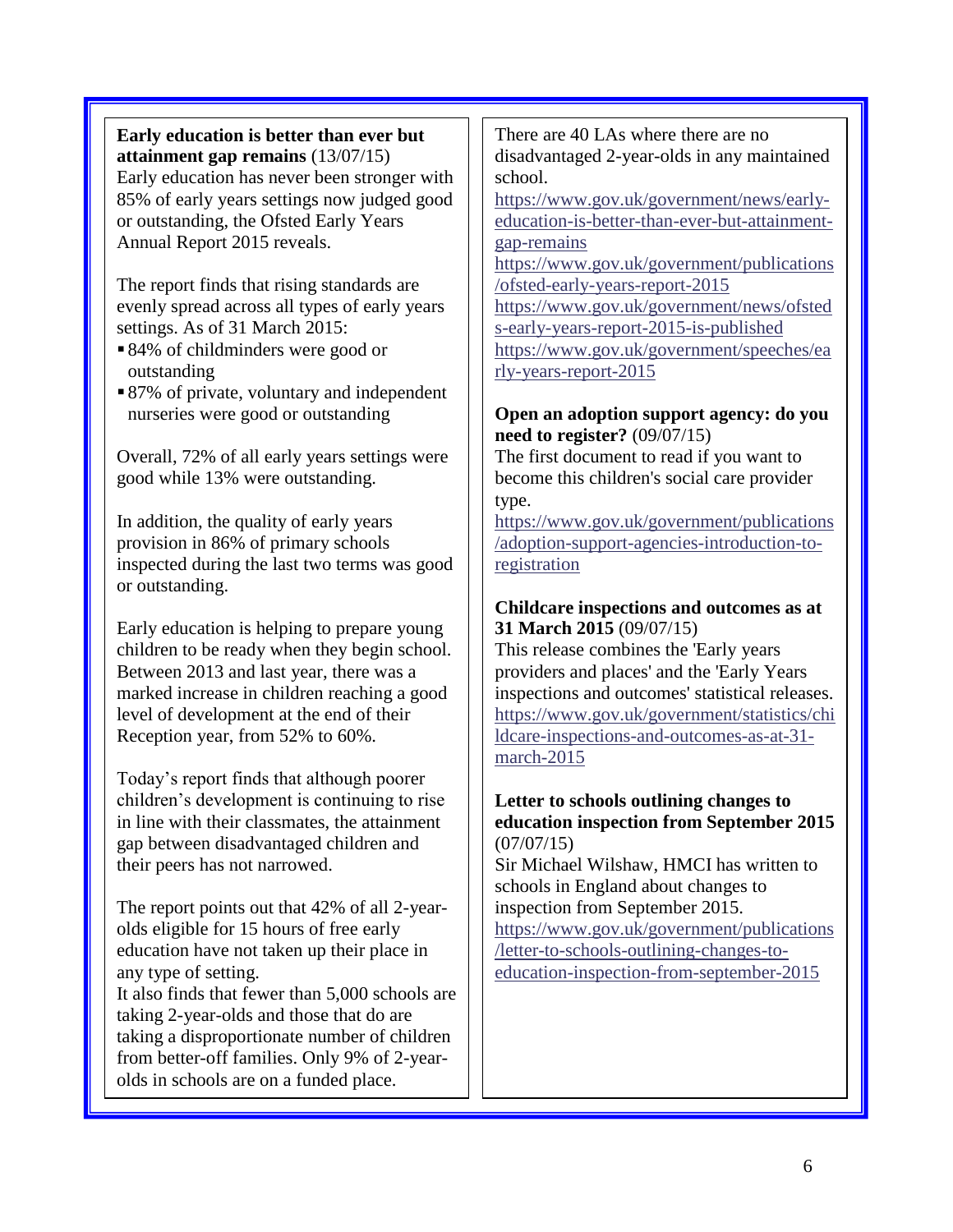## **Inspecting voluntary adoption agencies** (03/07/15)

Guidance for Ofsted inspectors when conducting inspections of voluntary adoption agencies.

[https://www.gov.uk/government/publications](https://www.gov.uk/government/publications/inspecting-voluntary-adoption-agencies-guidance-for-inspectors) [/inspecting-voluntary-adoption-agencies](https://www.gov.uk/government/publications/inspecting-voluntary-adoption-agencies-guidance-for-inspectors)[guidance-for-inspectors](https://www.gov.uk/government/publications/inspecting-voluntary-adoption-agencies-guidance-for-inspectors)

#### **Inspecting adoption support agencies** (03/07/15)

Guidance for Ofsted inspectors when conducting inspections of adoption support agencies.

[https://www.gov.uk/government/publications](https://www.gov.uk/government/publications/inspecting-adoption-support-agencies-guidance-for-inspectors) [/inspecting-adoption-support-agencies](https://www.gov.uk/government/publications/inspecting-adoption-support-agencies-guidance-for-inspectors)[guidance-for-inspectors](https://www.gov.uk/government/publications/inspecting-adoption-support-agencies-guidance-for-inspectors)

## **Inspecting social care compliance: guidance for Ofsted staff** (03/07/15)

This handbook sets out the legal background to Ofsted's social care compliance work and Ofsted's powers.

[https://www.gov.uk/government/publications](https://www.gov.uk/government/publications/social-care-compliance-handbook-from-september-2014) [/social-care-compliance-handbook-from](https://www.gov.uk/government/publications/social-care-compliance-handbook-from-september-2014)[september-2014](https://www.gov.uk/government/publications/social-care-compliance-handbook-from-september-2014)

# **Inspecting childrens homes with**

**accommodation for adults** (01/07/15) Guidance on how Ofsted inspects and regulates children's homes that also include care and accommodation for adults. [https://www.gov.uk/government/publications](https://www.gov.uk/government/publications/inspecting-childrens-homes-with-accommodation-for-adults) [/inspecting-childrens-homes-with](https://www.gov.uk/government/publications/inspecting-childrens-homes-with-accommodation-for-adults)[accommodation-for-adults](https://www.gov.uk/government/publications/inspecting-childrens-homes-with-accommodation-for-adults)

#### **Independent schools inspection outcomes** (30/06/15)

Official statistics for independent school inspections and outcomes covering the period September 2014 to March 2015. [https://www.gov.uk/government/statistics/in](https://www.gov.uk/government/statistics/independent-schools-inspection-outcomes-september-2014-to-march-2015) [dependent-schools-inspection-outcomes](https://www.gov.uk/government/statistics/independent-schools-inspection-outcomes-september-2014-to-march-2015)[september-2014-to-march-2015](https://www.gov.uk/government/statistics/independent-schools-inspection-outcomes-september-2014-to-march-2015)

#### **Monthly management information: Ofsted's school inspections outcomes** (30/06/15)

Management information published monthly in the interests of transparency.

[https://www.gov.uk/government/statistics/m](https://www.gov.uk/government/statistics/monthly-management-information-ofsteds-school-inspections-outcomes) [onthly-management-information-ofsteds](https://www.gov.uk/government/statistics/monthly-management-information-ofsteds-school-inspections-outcomes)[school-inspections-outcomes](https://www.gov.uk/government/statistics/monthly-management-information-ofsteds-school-inspections-outcomes)

### **Maintained schools and academies: inspections and outcomes** (26/06/15)

Official statistics covering January 2015 to March 2015 provisional and October 2014 to December 2014 revised.

[https://www.gov.uk/government/statistics/ma](https://www.gov.uk/government/statistics/maintained-schools-and-academies-inspections-and-outcomes-january-2015-to-march-2015) [intained-schools-and-academies-inspections](https://www.gov.uk/government/statistics/maintained-schools-and-academies-inspections-and-outcomes-january-2015-to-march-2015)[and-outcomes-january-2015-to-march-2015](https://www.gov.uk/government/statistics/maintained-schools-and-academies-inspections-and-outcomes-january-2015-to-march-2015)

## **Children's centres inspection outcomes**  $(25/06/15)$

Official statistics covering January 2015 to March 2015 provisional and September 2014 to December 2014 revised.

[https://www.gov.uk/government/statistics/chi](https://www.gov.uk/government/statistics/childrens-centres-inspection-outcomes-january-to-march-2015) [ldrens-centres-inspection-outcomes-january](https://www.gov.uk/government/statistics/childrens-centres-inspection-outcomes-january-to-march-2015)[to-march-2015](https://www.gov.uk/government/statistics/childrens-centres-inspection-outcomes-january-to-march-2015)

### **June 2015 issue of 'School Inspection Update'** (25/06/15)

This newsletter provides inspectors and stakeholders with information and guidance about Ofsted's inspection work in schools. [https://www.gov.uk/government/news/june-](https://www.gov.uk/government/news/june-2015-issue-of-school-inspection-update-newsletter-published)[2015-issue-of-school-inspection-update](https://www.gov.uk/government/news/june-2015-issue-of-school-inspection-update-newsletter-published)[newsletter-published](https://www.gov.uk/government/news/june-2015-issue-of-school-inspection-update-newsletter-published)

#### **Disclosure application process for volunteers** (06/07/15)

A booklet explaining the DBS check application process for volunteers. [https://www.gov.uk/government/publications](https://www.gov.uk/government/publications/disclosure-application-process-for-volunteers) [/disclosure-application-process-for](https://www.gov.uk/government/publications/disclosure-application-process-for-volunteers)[volunteers](https://www.gov.uk/government/publications/disclosure-application-process-for-volunteers)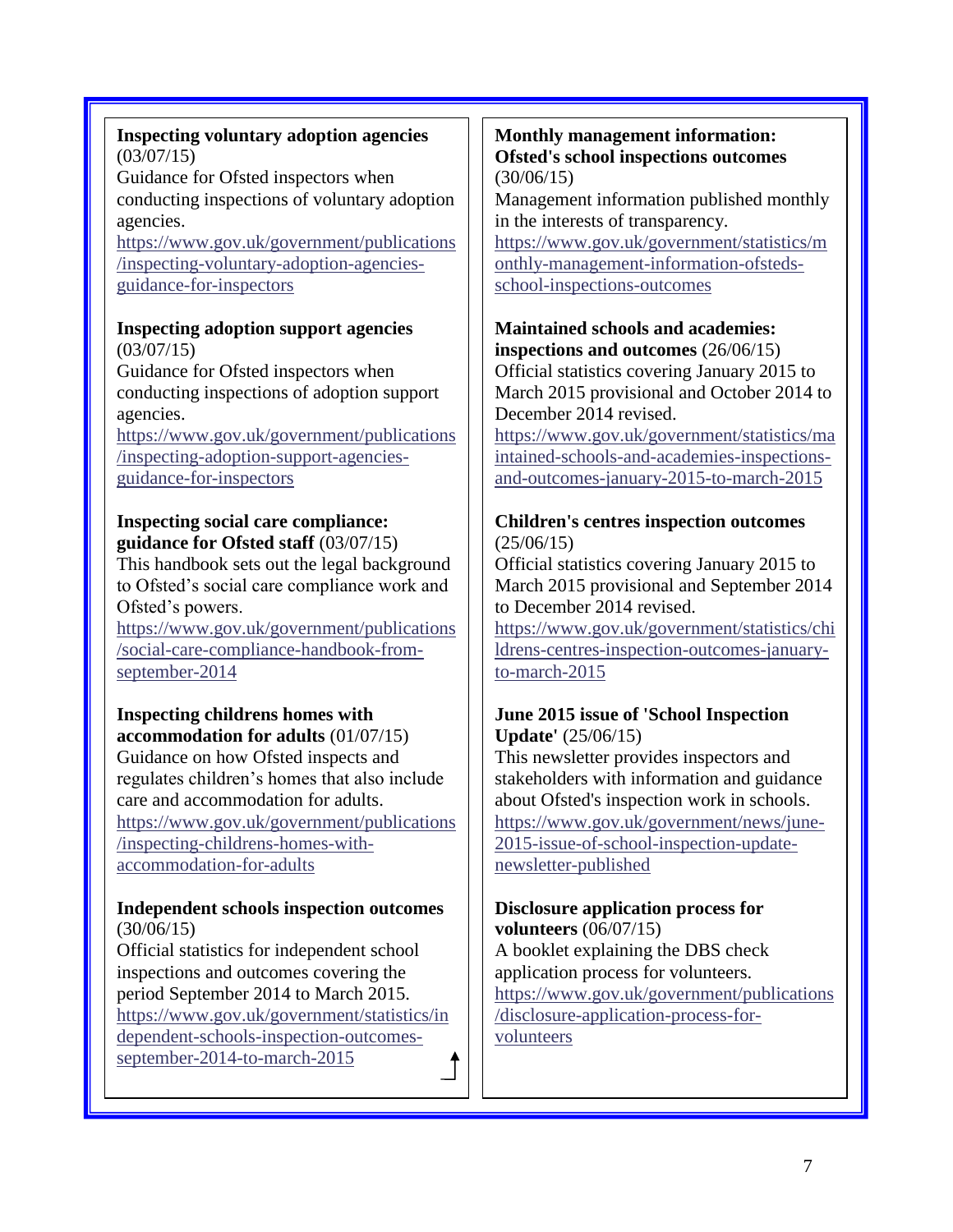**DBS: who we are and what we do** (06/07/15) A booklet explaining what the Disclosure and Barring Service does. [https://www.gov.uk/government/publications](https://www.gov.uk/government/publications/dbs-who-we-are-and-what-we-do) [/dbs-who-we-are-and-what-we-do](https://www.gov.uk/government/publications/dbs-who-we-are-and-what-we-do)

**DBS barring: making a referral** (06/07/15) A booklet explaining how to make a referral to the DBS.

[https://www.gov.uk/government/publications](https://www.gov.uk/government/publications/dbs-barring-making-a-referral) [/dbs-barring-making-a-referral](https://www.gov.uk/government/publications/dbs-barring-making-a-referral)

**DBS checks: case studies** (06/07/15)

A booklet with case studies about DBS checks. [https://www.gov.uk/government/publications](https://www.gov.uk/government/publications/dbs-checks-case-studies)

[/dbs-checks-case-studies](https://www.gov.uk/government/publications/dbs-checks-case-studies)

**Highest ever numbers of "violence against women" cases being prosecuted and convicted in England and Wales** (25/06/15) The CPS has seen a dramatic increase in the numbers of cases concerning Violence Against Women and Girls (VaWG) including rape, domestic abuse and sexual abuse.

In 2014/15, 107,104 of these crimes were prosecuted, an increase of more than 16,000 from last year (18.3%) and the highest ever in CPS records. Likewise, the numbers of those convicted rose by over 11,000 (16.9%) to its highest level ever. CSA convictions also rose by 19%.

[http://www.cps.gov.uk/news/latest\\_news/hig](http://www.cps.gov.uk/news/latest_news/highest_ever_numbers_of_violence_against_women_cases_being_prosecuted_and_convicted_in_england_and_wales/) hest ever numbers of violence against wo [men\\_cases\\_being\\_prosecuted\\_and\\_convicted](http://www.cps.gov.uk/news/latest_news/highest_ever_numbers_of_violence_against_women_cases_being_prosecuted_and_convicted_in_england_and_wales/) in england and wales/

## **Children looked after placements as at 31 March 2014** (14/07/15)

[https://www.gov.uk/government/statistics/chi](https://www.gov.uk/government/statistics/children-looked-after-placements-as-at-31-march-2014) [ldren-looked-after-placements-as-at-31](https://www.gov.uk/government/statistics/children-looked-after-placements-as-at-31-march-2014) [march-2014](https://www.gov.uk/government/statistics/children-looked-after-placements-as-at-31-march-2014)

**The police service must reassess their approach to child protection - or risk failing a new generation of children**  $(02/07/15)$ 

The protection of children is one of the most serious and important responsibilities entrusted to the police service. In a time of changing communities – both real and virtual – the police service must reassess their approach to child protection, or risk failing another generation.

HMIC published today a series of 3 reports related to child protection over the last 18 months:

[In harm's way: the role of the police in](http://www.justiceinspectorates.gov.uk/hmic/publications/in-harms-way-the-role-of-the-police-in-keeping-children-safe)  [keeping children safe](http://www.justiceinspectorates.gov.uk/hmic/publications/in-harms-way-the-role-of-the-police-in-keeping-children-safe) – a summary of findings from 21 inspections on the police response to child protection conducted over the last two years;

[Online and on the edge: real risks in a virtual](http://www.justiceinspectorates.gov.uk/hmic/publications/online-and-on-the-edge-real-risks-in-a-virtual-world)  [world](http://www.justiceinspectorates.gov.uk/hmic/publications/online-and-on-the-edge-real-risks-in-a-virtual-world) – findings from an inspection of how police forces deal with children who are being exploited via the internet; and

[Building the picture: an inspection of police](http://www.justiceinspectorates.gov.uk/hmic/publications/building-picture-an-inspection-of-police-information-management)  [information management](http://www.justiceinspectorates.gov.uk/hmic/publications/building-picture-an-inspection-of-police-information-management) – an examination of how successfully police share and cross check information in order to build a picture of criminality (this inspection is the result of findings in HMIC's 2013 report into police failings in sharing and recording allegations related to Jimmy Savile).

[http://www.justiceinspectorates.gov.uk/hmic/](http://www.justiceinspectorates.gov.uk/hmic/news/news-feed/the-police-service-must-reassess-their-approach-to-child-protection/) [news/news-feed/the-police-service-must](http://www.justiceinspectorates.gov.uk/hmic/news/news-feed/the-police-service-must-reassess-their-approach-to-child-protection/)[reassess-their-approach-to-child-protection/](http://www.justiceinspectorates.gov.uk/hmic/news/news-feed/the-police-service-must-reassess-their-approach-to-child-protection/) [http://news.npcc.police.uk/releases/we-are](http://news.npcc.police.uk/releases/we-are-at-crossroads-in-how-we-deal-with-child-abuse)[at-crossroads-in-how-we-deal-with-child](http://news.npcc.police.uk/releases/we-are-at-crossroads-in-how-we-deal-with-child-abuse)[abuse](http://news.npcc.police.uk/releases/we-are-at-crossroads-in-how-we-deal-with-child-abuse)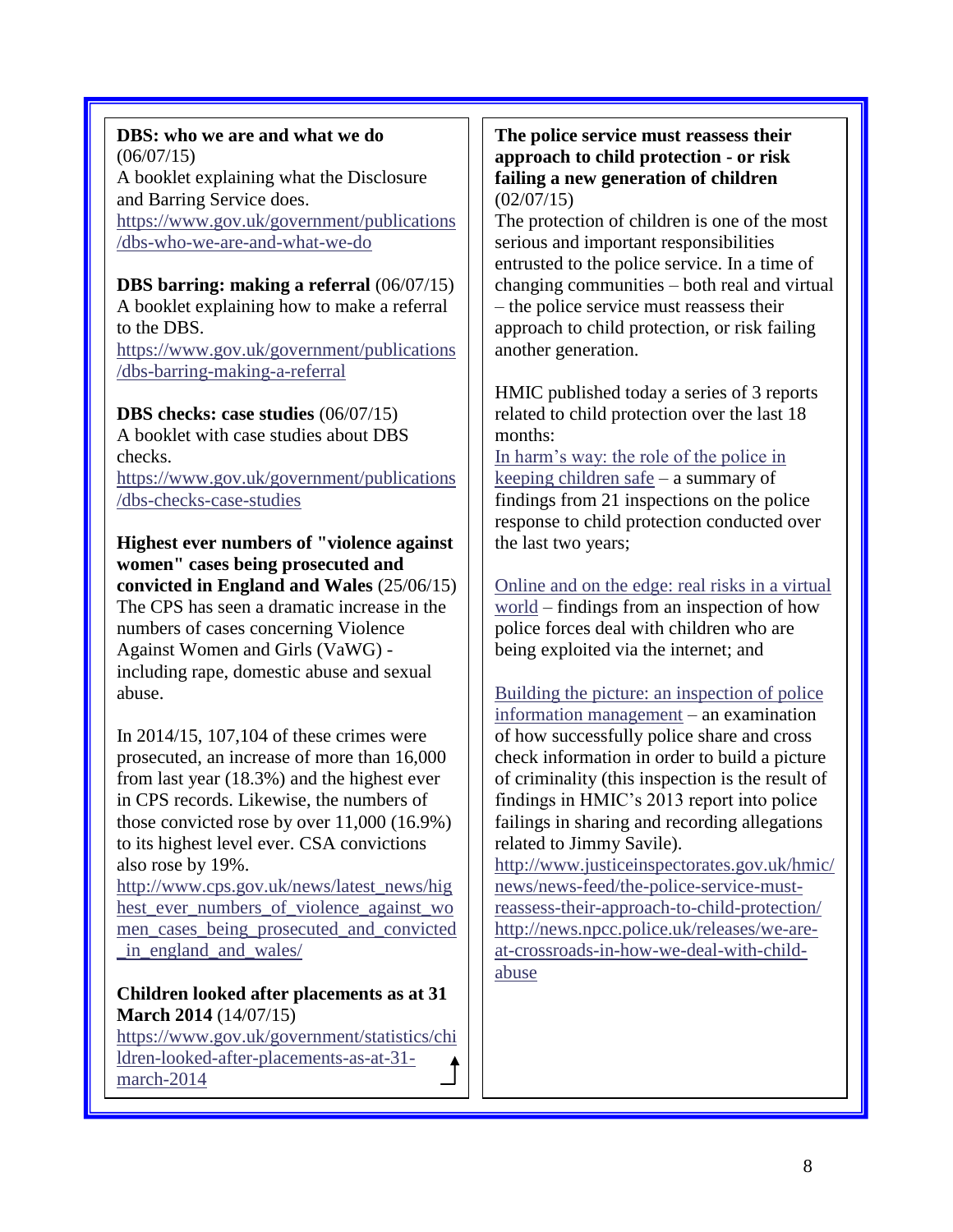## **Repeat knife offenders face new minimum prison term** (03/07/15)

Minimum prison sentences for offenders who repeatedly carry knives will come into effect from 17 July 2015, Justice Minister Mike Penning has announced.

The new 'two-strikes' sentence means that adults convicted more than once of being in possession of a blade face a minimum 6 month prison sentence and a maximum of 4 years.

Young offenders, aged 16 and 17, will face a minimum 4 month detention and training order.

[https://www.gov.uk/government/news/repeat](https://www.gov.uk/government/news/repeat-knife-offenders-face-new-minimum-prison-term) [-knife-offenders-face-new-minimum-prison](https://www.gov.uk/government/news/repeat-knife-offenders-face-new-minimum-prison-term)[term](https://www.gov.uk/government/news/repeat-knife-offenders-face-new-minimum-prison-term)

**Youth offending team stocktake** (15/07/15) Earlier this year, the commissioned Deloitte to conduct a stocktake of YOTs, to understand how the YOT model has evolved locally and nationally, including differences in organisational structures, funding arrangements, spending decisions, and ways of working.

The report sets out the findings of the stocktake and the recommendations made by Deloitte.

[https://www.gov.uk/government/publications](https://www.gov.uk/government/publications/youth-offending-team-stocktake) [/youth-offending-team-stocktake](https://www.gov.uk/government/publications/youth-offending-team-stocktake) [https://www.gov.uk/government/publications](https://www.gov.uk/government/publications/stocktake-of-youth-offending-teams) [/stocktake-of-youth-offending-teams](https://www.gov.uk/government/publications/stocktake-of-youth-offending-teams)

### **Cafcass Annual Report and Accounts 2014-15** (15/07/15)

The Annual Report and Accounts outlines our performance and achievements in what was another successful year for Cafcass.

The report sets out the context in which we work, our continued role in leading reform  $\triangle$  and our innovative response to challenges across the sector.

This includes,

- Pilots across public and private law to help manage demand,
- Ensuring the courts have the right information for timely decisions,

Promoting the best outcomes for children. [http://www.cafcass.gov.uk/news/2015/july/c](http://www.cafcass.gov.uk/news/2015/july/cafcass-annual-report-and-accounts-2014-15.aspx) [afcass-annual-report-and-accounts-2014-](http://www.cafcass.gov.uk/news/2015/july/cafcass-annual-report-and-accounts-2014-15.aspx) [15.aspx](http://www.cafcass.gov.uk/news/2015/july/cafcass-annual-report-and-accounts-2014-15.aspx)

**Care applications in June 2015** (13/07/15) In June 2015, Cafcass received 1,104 care applications, 25% up on June 2014.

Between April 2014 and March 2015 Cafcass received 11,143 applications, up 5% on the previous financial year. [http://www.cafcass.gov.uk/news/2015/july/ju](http://www.cafcass.gov.uk/news/2015/july/june-2015-care-demand-statistics.aspx) [ne-2015-care-demand-statistics.aspx](http://www.cafcass.gov.uk/news/2015/july/june-2015-care-demand-statistics.aspx)

**Cafcass private law demand** (13/07/15) In June 2015, Cafcass received 3,466 new private law cases, up 33% on June 2014 levels.

Between April 2014 and March 2015 Cafcass received 34,218 new private law cases, down 27% on the previous financial year.

[http://www.cafcass.gov.uk/news/2015/july/ju](http://www.cafcass.gov.uk/news/2015/july/june-2015-private-law-demand-statistics.aspx) [ne-2015-private-law-demand-statistics.aspx](http://www.cafcass.gov.uk/news/2015/july/june-2015-private-law-demand-statistics.aspx)

## **Child death reviews: year ending 31 March 2015** (16/07/15)

Numbers of child death reviews this year, by child characteristics and circumstances of death, and number of deaths with modifiable factors.

[https://www.gov.uk/government/statistics/chi](https://www.gov.uk/government/statistics/child-death-reviews-year-ending-31-march-2015) [ld-death-reviews-year-ending-31-march-](https://www.gov.uk/government/statistics/child-death-reviews-year-ending-31-march-2015)[2015](https://www.gov.uk/government/statistics/child-death-reviews-year-ending-31-march-2015)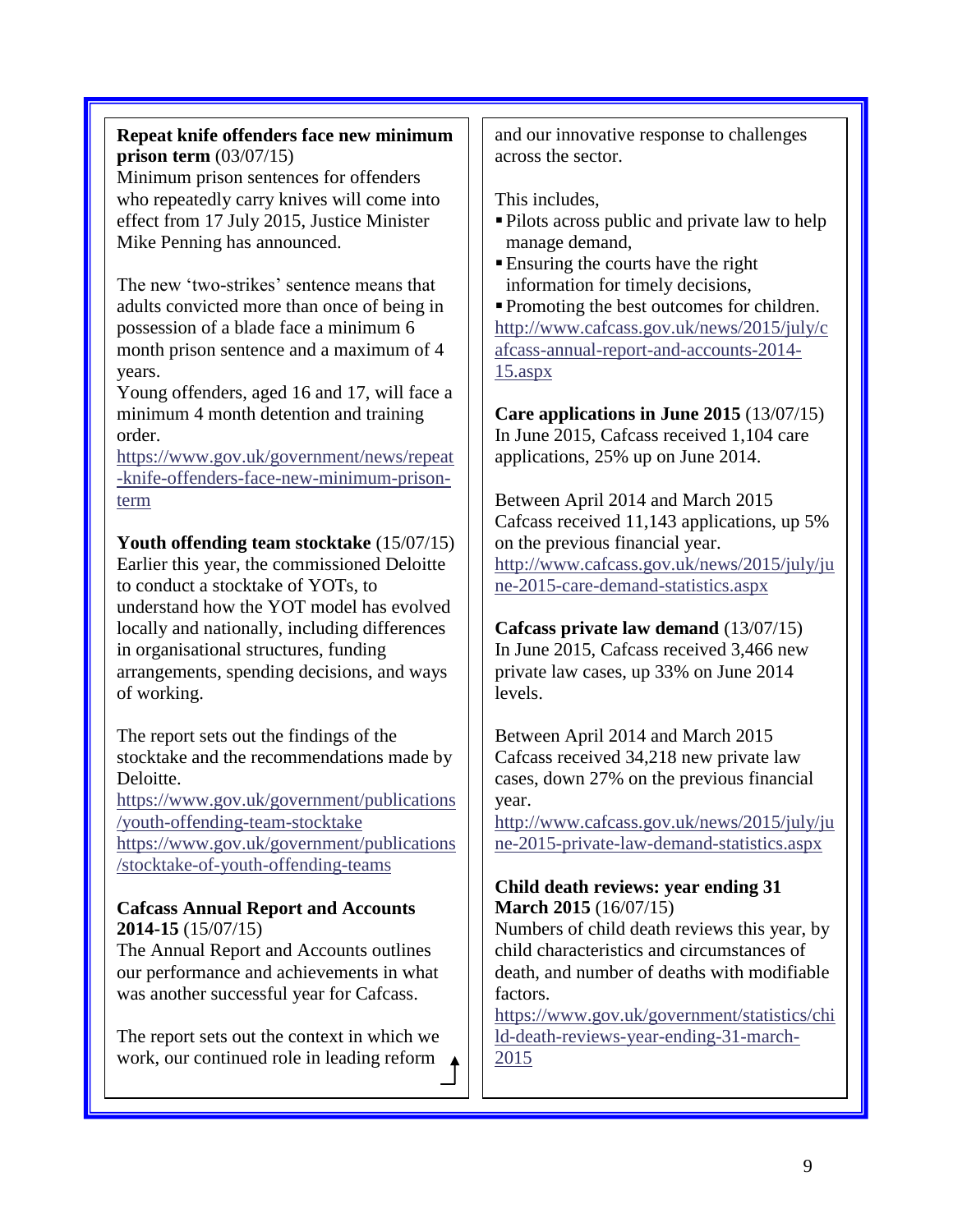## **Special needs expert to head new assessment review** (14/07/15)

The executive headteacher of a leading special needs school will oversee a new review into how to assess accurately pupils with lower attainment, Schools Minister Nick Gibb has announced.

[https://www.gov.uk/government/news/specia](https://www.gov.uk/government/news/special-needs-expert-to-head-new-assessment-review) [l-needs-expert-to-head-new-assessment](https://www.gov.uk/government/news/special-needs-expert-to-head-new-assessment-review)[review](https://www.gov.uk/government/news/special-needs-expert-to-head-new-assessment-review)

## **Edward Timpson writes to directors of children's services** (13/07/15)

Letter to all LAs about the transfer from statements and learning difficulty assessments to education, health and care plans.

[https://www.gov.uk/government/publications](https://www.gov.uk/government/publications/edward-timpson-writes-to-directors-of-childrens-services) [/edward-timpson-writes-to-directors-of](https://www.gov.uk/government/publications/edward-timpson-writes-to-directors-of-childrens-services)[childrens-services](https://www.gov.uk/government/publications/edward-timpson-writes-to-directors-of-childrens-services)

#### **International Child Protection Certificate launch in Bucharest** (02/07/15)

British Ambassador Paul Brummell opening remarks at the Launch of the NCA-CEOP International Child Protection Certificate. [https://www.gov.uk/government/speeches/int](https://www.gov.uk/government/speeches/international-child-protection-certificate-launch-in-bucharest) [ernational-child-protection-certificate](https://www.gov.uk/government/speeches/international-child-protection-certificate-launch-in-bucharest)[launch-in-bucharest](https://www.gov.uk/government/speeches/international-child-protection-certificate-launch-in-bucharest)

## **New report reveals causes of child death in Wales** (14/07/15)

A Public Health Wales report published on 14 July describes trends and patterns relating to the death of children in Wales.

The Child Death Review Annual Report 2015 shows that 40% of all deaths among 1 to 17 year-olds from non-medical causes are related to transport accidents. This figure rises to 43 per cent among 12-17 year olds.

The report also finds a strong association between deprivation and the risk of child death.

The death rate among children living in the most deprived areas is 70% higher than among children living in the least deprived areas.

[http://www.wales.nhs.uk/sitesplus/888/news/](http://www.wales.nhs.uk/sitesplus/888/news/38024) [38024](http://www.wales.nhs.uk/sitesplus/888/news/38024)

## **Our mission to give vulnerable children a better start in life** (13/07/15)

Children and Families Minister Edward Timpson speaks about his vision for reform and innovation at the ADCS conference. [https://www.gov.uk/government/speeches/ou](https://www.gov.uk/government/speeches/our-mission-to-give-vulnerable-children-a-better-start-in-life) [r-mission-to-give-vulnerable-children-a](https://www.gov.uk/government/speeches/our-mission-to-give-vulnerable-children-a-better-start-in-life)[better-start-in-life](https://www.gov.uk/government/speeches/our-mission-to-give-vulnerable-children-a-better-start-in-life)

## **New European standards for liquitabs** (24/06/15)

On 1 June, new standards came into force to reduce the risk to children from being poisoned and burned by liquitabs.

As we reported in February, new European Union (EU) rules governing the safety of liquitabs – laundry detergent capsules – and their packaging came into effect on 1 June. The regulations require that liquitabs sold in the EU:

- take more than six seconds to dissolve
- have a coating that is impregnated with a bittering agent
- are packaged in non-transparent boxes
- are packaged in boxes that are printed with warnings and have a child-resistant closing mechanism

Manufacturers have been given 6 months to comply with the new regulations, so it won't be until the end of this year that consumers will notice the new packaging on the shelves of supermarkets.

[http://www.capt.org.uk/who-we-](http://www.capt.org.uk/who-we-are/news/new-european-standards-liquitabs-come-force)

[are/news/new-european-standards-liquitabs](http://www.capt.org.uk/who-we-are/news/new-european-standards-liquitabs-come-force)[come-force](http://www.capt.org.uk/who-we-are/news/new-european-standards-liquitabs-come-force)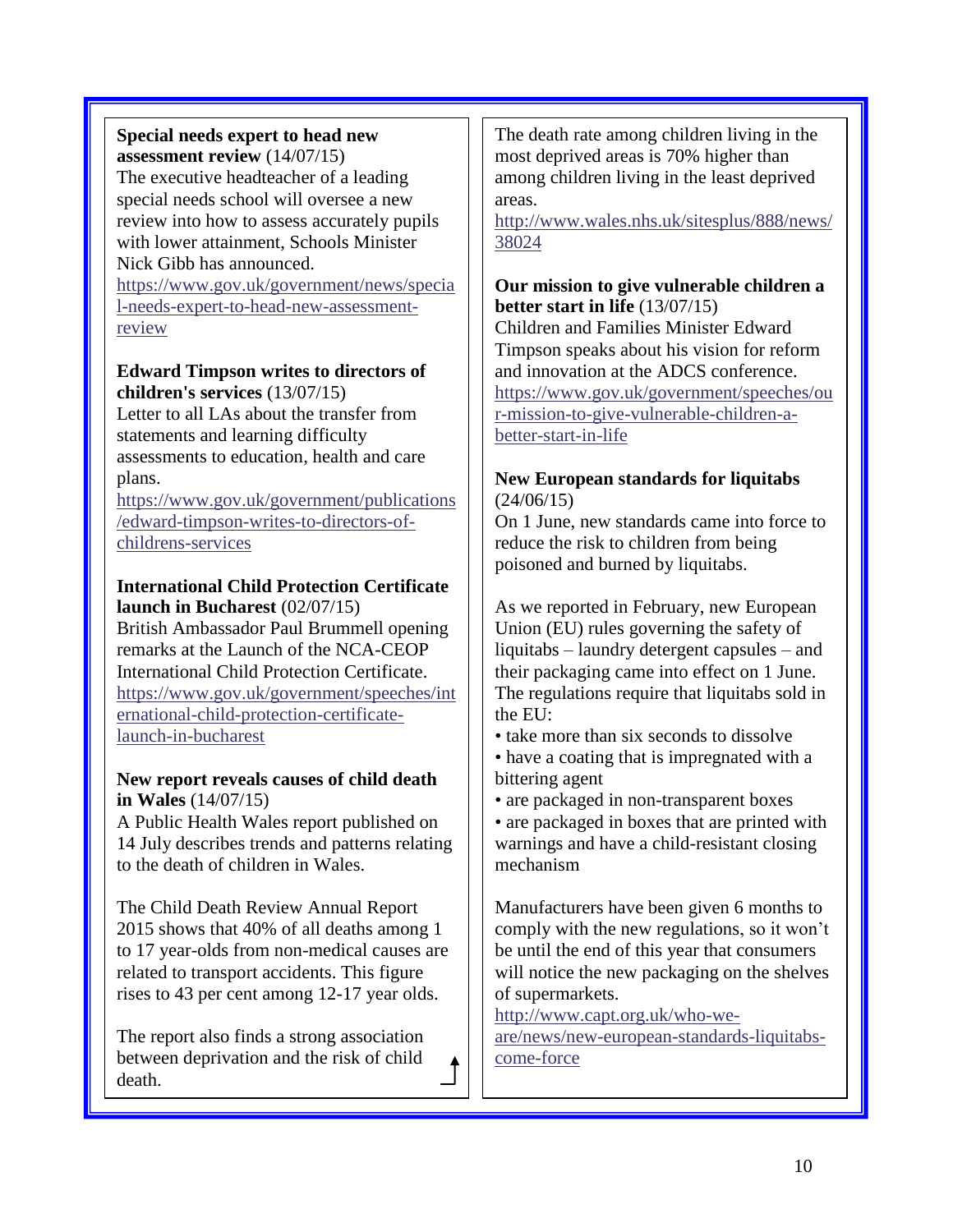#### **Parliamentary Under Secretary of State for Public Health writes to NHS partners about FGM** (10/07/15)

Warns of the need for increased vigilance over FGM in coming weeks and reminds staff of safeguarding responsibilities. [https://www.gov.uk/government/publications](https://www.gov.uk/government/publications/jane-ellison-writes-to-nhs-partners-about-fgm-summer-vigilance) [/jane-ellison-writes-to-nhs-partners-about](https://www.gov.uk/government/publications/jane-ellison-writes-to-nhs-partners-about-fgm-summer-vigilance)[fgm-summer-vigilance](https://www.gov.uk/government/publications/jane-ellison-writes-to-nhs-partners-about-fgm-summer-vigilance)

## **Facing the Future Together for Child Health** (26/06/15)

This is a new set of standards, developed jointly by the RCPCH, RCGP and the RCN.

It builds on the Facing the Future: Standards for Acute General Paediatric Services expanding them to acute care outside the hospital. The standards apply across the unscheduled care pathway and aim to improve health care and outcomes for children and young people with acute illness.

The standards aim to ensure there is always high quality diagnosis and care early in the unscheduled pathway and to reduce unnecessary attendances at the emergency department and admissions to hospital by providing care closer to home.

The standards will bring specialist child health expertise directly into general practice where the needs of the child or young person are known and build connections between primary and secondary care.

[http://www.rcpch.ac.uk/improving-child](http://www.rcpch.ac.uk/improving-child-health/better-nhs-children/service-standards-and-planning/facing-future-together-c-1)[health/better-nhs-children/service-standards](http://www.rcpch.ac.uk/improving-child-health/better-nhs-children/service-standards-and-planning/facing-future-together-c-1)[and-planning/facing-future-together-c-1](http://www.rcpch.ac.uk/improving-child-health/better-nhs-children/service-standards-and-planning/facing-future-together-c-1)

### **New meningitis vaccines to be introduced in Wales** (10/07/15)

New vaccines to protect against different forms of meningitis will be introduced in Wales at the end of the summer, Health and  $\triangle$  Social Services Minister Mark Drakeford has announced.

As previously announced, the meningitis B vaccine will be introduced to the routine childhood vaccination programme in Wales. This will start in September.

The vaccination will be given in three doses at the age of 2, 4 and 12 months, with all babies in Wales who are aged 2 months when the vaccine is introduced being eligible for the jab. There will be a catch-up programme for those children born between May 1 and June 30, 2015.

In response to an increase in the number of cases of meningitis in the UK and based on advice from the Joint Committee for Vaccination and Immunisation (JCVI) – the national body which advises governments about vaccination – a new meningitis ACWY vaccine will be introduced in Wales, replacing the existing meningitis C jab, which is given to teenagers and people starting university.

From August, the vaccine will be offered to all students under 25 who are attending university for the first time this autumn. There will also be a catch-up programme for all 14 to 18-year-olds over the next 2 years. [http://gov.wales/newsroom/healthandsocialc](http://gov.wales/newsroom/healthandsocialcare/2015/150711meningitis/?lang=en) [are/2015/150711meningitis/?lang=en](http://gov.wales/newsroom/healthandsocialcare/2015/150711meningitis/?lang=en)

**MenACWY programme: information for healthcare professionals** (08/07/15) Information about the introduction of a new meningococcal ACWY (MenACWY) programme for adolescents, aimed at healthcare professionals. [https://www.gov.uk/government/publications](https://www.gov.uk/government/publications/menacwy-programme-information-for-healthcare-professionals) [/menacwy-programme-information-for](https://www.gov.uk/government/publications/menacwy-programme-information-for-healthcare-professionals)[healthcare-professionals](https://www.gov.uk/government/publications/menacwy-programme-information-for-healthcare-professionals)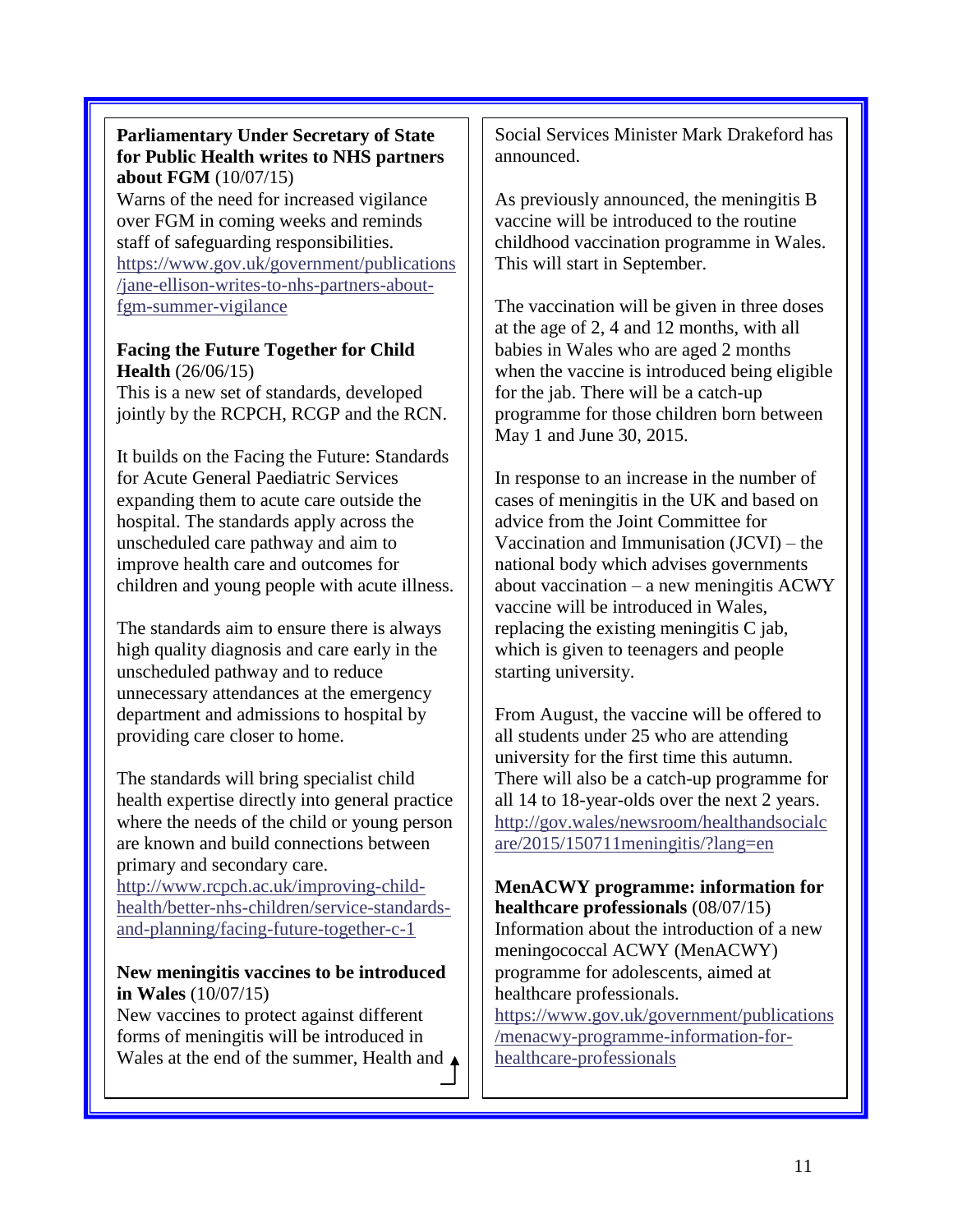## **MenACWY: GP invitation letter template**  $(16/07/15)$

The meningococcal ACWY vaccine is being introduced in response to an increase in cases of invasive meningococcal disease capsular group W (MenW) disease. The vaccine protects against meningitis and septicaemia caused by meningococcal groups A, C, W and Y.

This letter template is for GPs to invite eligible young people aged 17 and 18 to receive the vaccine.

[https://www.gov.uk/government/publications](https://www.gov.uk/government/publications/menacwy-gp-invitation-letter-template) [/menacwy-gp-invitation-letter-template](https://www.gov.uk/government/publications/menacwy-gp-invitation-letter-template)

#### **MenACWY programme: training slides for healthcare professionals** (08/07/15)

Training slides about the new meningococcal ACWY immunisation programme for adolescents, aimed at healthcare professionals.

[https://www.gov.uk/government/publications](https://www.gov.uk/government/publications/menacwy-programme-training-slides-for-healthcare-professionals) [/menacwy-programme-training-slides-for](https://www.gov.uk/government/publications/menacwy-programme-training-slides-for-healthcare-professionals)[healthcare-professionals](https://www.gov.uk/government/publications/menacwy-programme-training-slides-for-healthcare-professionals)

### **Meningitis and septicaemia: leaflet for students in years 9 to 13** (26/06/15)

A leaflet for students in school years 9 to 13 explaining why it's important that they have the meningococcal ACWY (MenACWY) vaccine.

[https://www.gov.uk/government/publications](https://www.gov.uk/government/publications/meningitis-and-septicaemia-leaflet-for-students-in-years-9-to-13) [/meningitis-and-septicaemia-leaflet-for](https://www.gov.uk/government/publications/meningitis-and-septicaemia-leaflet-for-students-in-years-9-to-13)[students-in-years-9-to-13](https://www.gov.uk/government/publications/meningitis-and-septicaemia-leaflet-for-students-in-years-9-to-13)

### **Meningitis and septicaemia: information for students** (26/06/15)

This poster promotes the availability of the new meningococcal ACWY (MenACWY) vaccine to students in schools and 6th form colleges.

[https://www.gov.uk/government/publications](https://www.gov.uk/government/publications/meningitis-and-septicaemia-information-for-students) [/meningitis-and-septicaemia-information-for](https://www.gov.uk/government/publications/meningitis-and-septicaemia-information-for-students)[students](https://www.gov.uk/government/publications/meningitis-and-septicaemia-information-for-students)

#### **MenACWY: information for first time university entrants** (08/07/15)

This letter provides information on the meningococcal ACWY programme in relation to first time university entrants.

This tripartite letter from Public Health England, Universities UK and NHS England outlines important information on the MenACWY programme regarding first time university entrants. [https://www.gov.uk/government/publications](https://www.gov.uk/government/publications/menacwy-information-for-first-time-university-entrants) [/menacwy-information-for-first-time](https://www.gov.uk/government/publications/menacwy-information-for-first-time-university-entrants)[university-entrants](https://www.gov.uk/government/publications/menacwy-information-for-first-time-university-entrants)

#### **PSHE and SRE in schools: government response** (16/07/15)

Response to the Education Select Committee's report on personal, social, health and economic education, and sex and relationships education.

[https://www.gov.uk/government/publications](https://www.gov.uk/government/publications/pshe-and-sre-in-schools-government-response) [/pshe-and-sre-in-schools-government](https://www.gov.uk/government/publications/pshe-and-sre-in-schools-government-response)[response](https://www.gov.uk/government/publications/pshe-and-sre-in-schools-government-response)

### **Care leavers' transitions to adulthood**  $(17/07/15)$

The system for supporting young people leaving foster or residential care in England to live successful independent lives is not working effectively, according to the National Audit Office. This is despite the fact that there is a clear legal framework and an inspection regime in place.

The numbers of care leavers in employment, education and training have deteriorated since 2007-08.

[http://www.nao.org.uk/press-releases/care](http://www.nao.org.uk/press-releases/care-leavers-transitions-to-adulthood-3/)[leavers-transitions-to-adulthood-3/#](http://www.nao.org.uk/press-releases/care-leavers-transitions-to-adulthood-3/)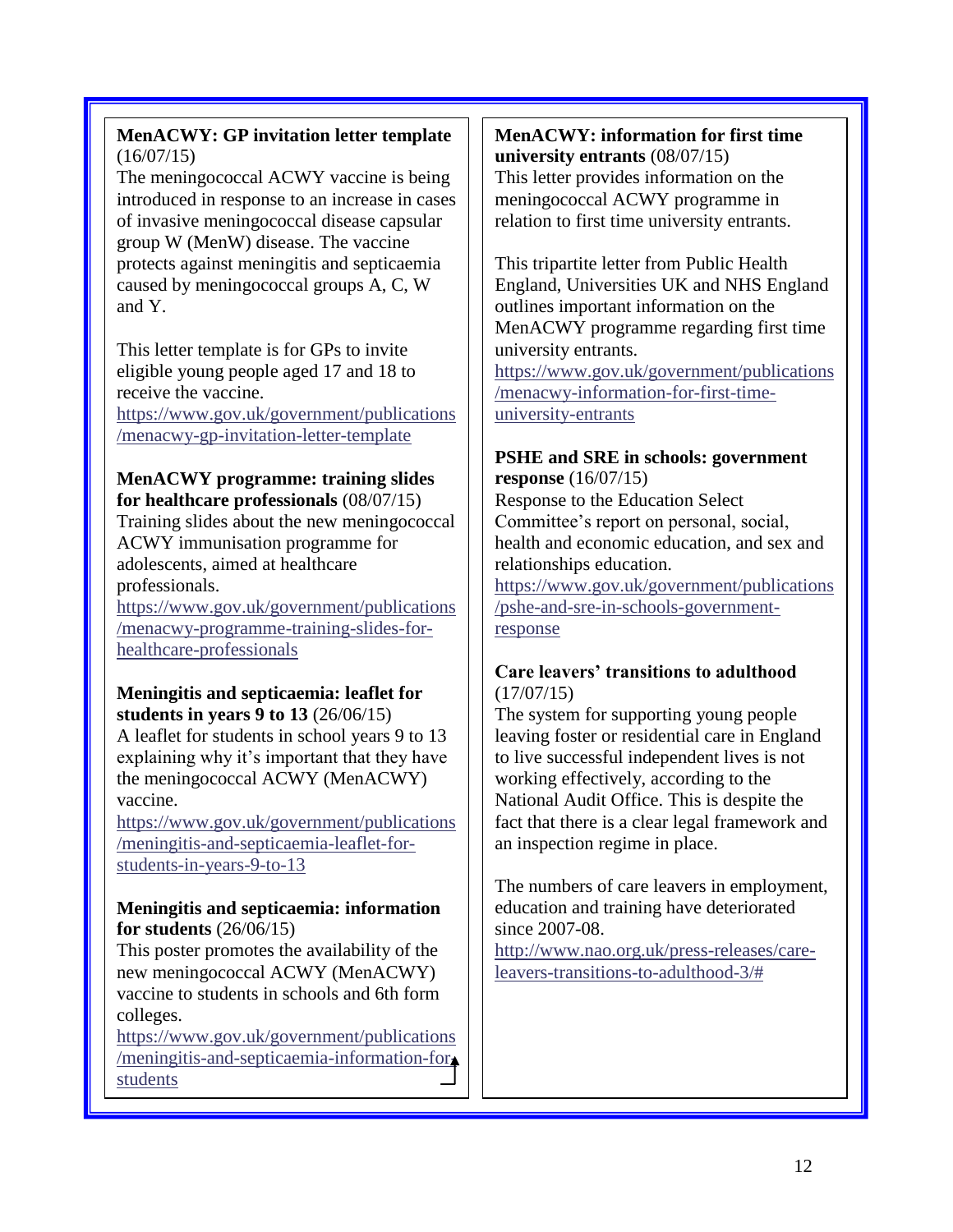### **PSHE and SRE in schools: government response** (17/05/15)

Response to the Education Select Committee's report on personal, social, health and economic education, and sex and relationships education.

[https://www.gov.uk/government/policies/sch](https://www.gov.uk/government/policies/school-and-college-qualifications-and-curriculum) [ool-and-college-qualifications-and](https://www.gov.uk/government/policies/school-and-college-qualifications-and-curriculum)[curriculum](https://www.gov.uk/government/policies/school-and-college-qualifications-and-curriculum)

**Smoking in vehicles** (17/07/15)

From 1 October 2015 it will be illegal to smoke in a car (or other vehicles) with anyone under 18 present. The law is changing to protect children and young people from the dangers of secondhand smoke.

Both the driver and the smoker could be fined £50. The law applies to every driver, including those aged 17 and those with a provisional driving licence. The law does not apply if the driver is 17 years old and is on their own in the car.

The law applies to any private vehicle that is enclosed wholly or partly by a roof. It still applies if people have the windows or sunroof open, have the air conditioning on, or if they sit in the open doorway of the vehicle. The law won't apply to a convertible car with the roof completely down. [https://www.gov.uk/government/news/smoki](https://www.gov.uk/government/news/smoking-in-vehicles) [ng-in-vehicles](https://www.gov.uk/government/news/smoking-in-vehicles)

#### **Support and challenge for residential provision in FE colleges** (17/07/15)

How Ofsted will support and challenge further education colleges whose residential provision has been judged inadequate or to require improvement.

[https://www.gov.uk/government/publications](https://www.gov.uk/government/publications/support-and-challenge-for-residential-provision-in-further-education-colleges) [/support-and-challenge-for-residential](https://www.gov.uk/government/publications/support-and-challenge-for-residential-provision-in-further-education-colleges)[provision-in-further-education-colleges](https://www.gov.uk/government/publications/support-and-challenge-for-residential-provision-in-further-education-colleges)

#### **Ofsted safeguarding policy** (17/07/15) Policy on identifying and responding to concerns regarding the safeguarding and protection of children, young people and vulnerable adults.

[https://www.gov.uk/government/publications](https://www.gov.uk/government/publications/ofsted-safeguarding-policy) [/ofsted-safeguarding-policy](https://www.gov.uk/government/publications/ofsted-safeguarding-policy)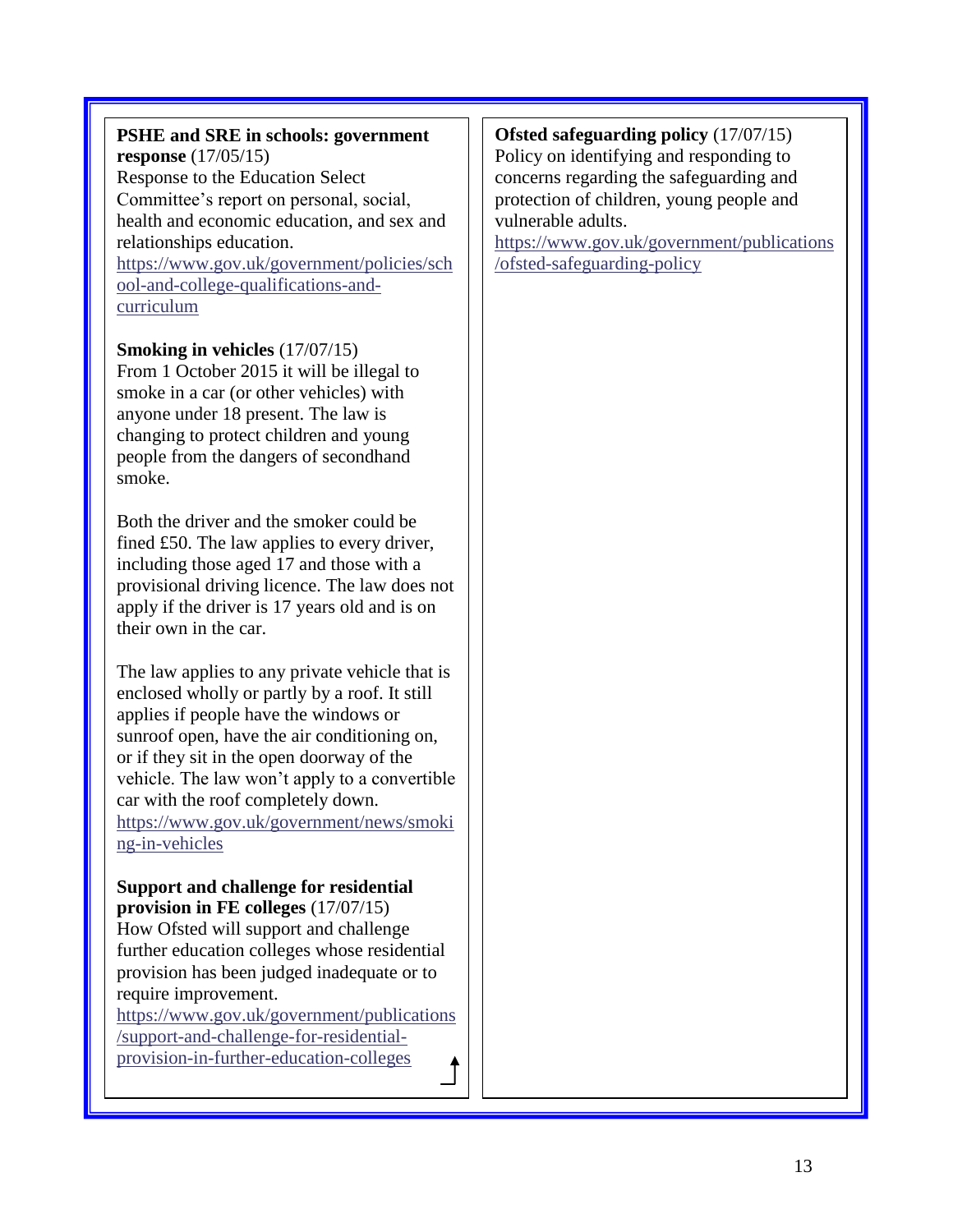# Consultations

**Publication of statistics on maintained schools and academies: inspections and outcomes** (02/07/15)

Consultation document on Ofsted's proposals for revisions to how it published inspection outcome statistics for maintained schools and academies.

Ofsted is seeking the widest possible range of views to ensure that the revised publication format takes into account the needs and circumstances of all those who have an interest or expertise in maintained schools and academies. Ofsted is particularly keen to hear from people who have been directly involved with schools – including children, parents and carers and those who run and commission services.

Closing date:  $29<sup>th</sup>$  July 2015 [https://www.gov.uk/government/consultation](https://www.gov.uk/government/consultations/publication-of-statistics-on-maintained-schools-and-academies-inspections-and-outcomes) [s/publication-of-statistics-on-maintained](https://www.gov.uk/government/consultations/publication-of-statistics-on-maintained-schools-and-academies-inspections-and-outcomes)[schools-and-academies-inspections-and](https://www.gov.uk/government/consultations/publication-of-statistics-on-maintained-schools-and-academies-inspections-and-outcomes)[outcomes](https://www.gov.uk/government/consultations/publication-of-statistics-on-maintained-schools-and-academies-inspections-and-outcomes)

#### **Draft revised guidance on disciplinary and dismissal procedures for school staff** (26/06/15)

This consultation seeks your views on amendments to the disciplinary and dismissal guidance for school staff.

The Staffing of Maintained Schools (Wales) (Amendment) Regulations 2014 changed the criteria in the 2006 Staffing Regulations regarding the requirement to have an independent investigation of child abuse allegations made against members of staff in a school. The purpose of the independent investigation is to inform the governing body's staff disciplinary and dismissal committees about allegations which, if

substantiated, would be considered to be gross misconduct, and so would be subject to a staff disciplinary hearing which may result in dismissal.

The changes to the law mean that our guidance in Circular 002/2013 needs amending. We seek your comments on an updated draft version of the guidance which accounts for the changes to the law and also refines and re-orders the information. Closing date:  $31<sup>st</sup>$  July 2015 [http://gov.wales/consultations/education/disc](http://gov.wales/consultations/education/disciplinary-and-dismissal-procedures-for-school-staff/?lang=en) [iplinary-and-dismissal-procedures-for](http://gov.wales/consultations/education/disciplinary-and-dismissal-procedures-for-school-staff/?lang=en)[school-staff/?lang=en](http://gov.wales/consultations/education/disciplinary-and-dismissal-procedures-for-school-staff/?lang=en)

#### **Harmful sexual behaviour among children and young people: call for evidence 2**  $(13/06/15)$

NICE is developing public health guidance on 'Harmful sexual behaviour: identifying and helping children and young people who display harmful sexual behaviour'.

To inform the guidance, a number of public health evidence reviews are being conducted to address the key questions set out in the scope. Further information is available at: [http://www.nice.org.uk/guidance/indevelopm](http://www.nice.org.uk/guidance/indevelopment/GID-PHG66) [ent/GID-PHG66](http://www.nice.org.uk/guidance/indevelopment/GID-PHG66)

The Centre for Public Health at NICE would like to receive details of any evidence that relates to the questions outlined in the scope and particularly any literature on the gaps in the evidence identified to date in relation to the scope areas.

Closing date:  $14<sup>th</sup>$  August 2015 [http://www.nice.org.uk/guidance/indevelopm](http://www.nice.org.uk/guidance/indevelopment/gid-phg66/consultation/harmful-sexual-behaviour-among-children-and-young-people-call-for-evidence-2) [ent/gid-phg66/consultation/harmful-sexual](http://www.nice.org.uk/guidance/indevelopment/gid-phg66/consultation/harmful-sexual-behaviour-among-children-and-young-people-call-for-evidence-2)[behaviour-among-children-and-young](http://www.nice.org.uk/guidance/indevelopment/gid-phg66/consultation/harmful-sexual-behaviour-among-children-and-young-people-call-for-evidence-2)[people-call-for-evidence-2](http://www.nice.org.uk/guidance/indevelopment/gid-phg66/consultation/harmful-sexual-behaviour-among-children-and-young-people-call-for-evidence-2)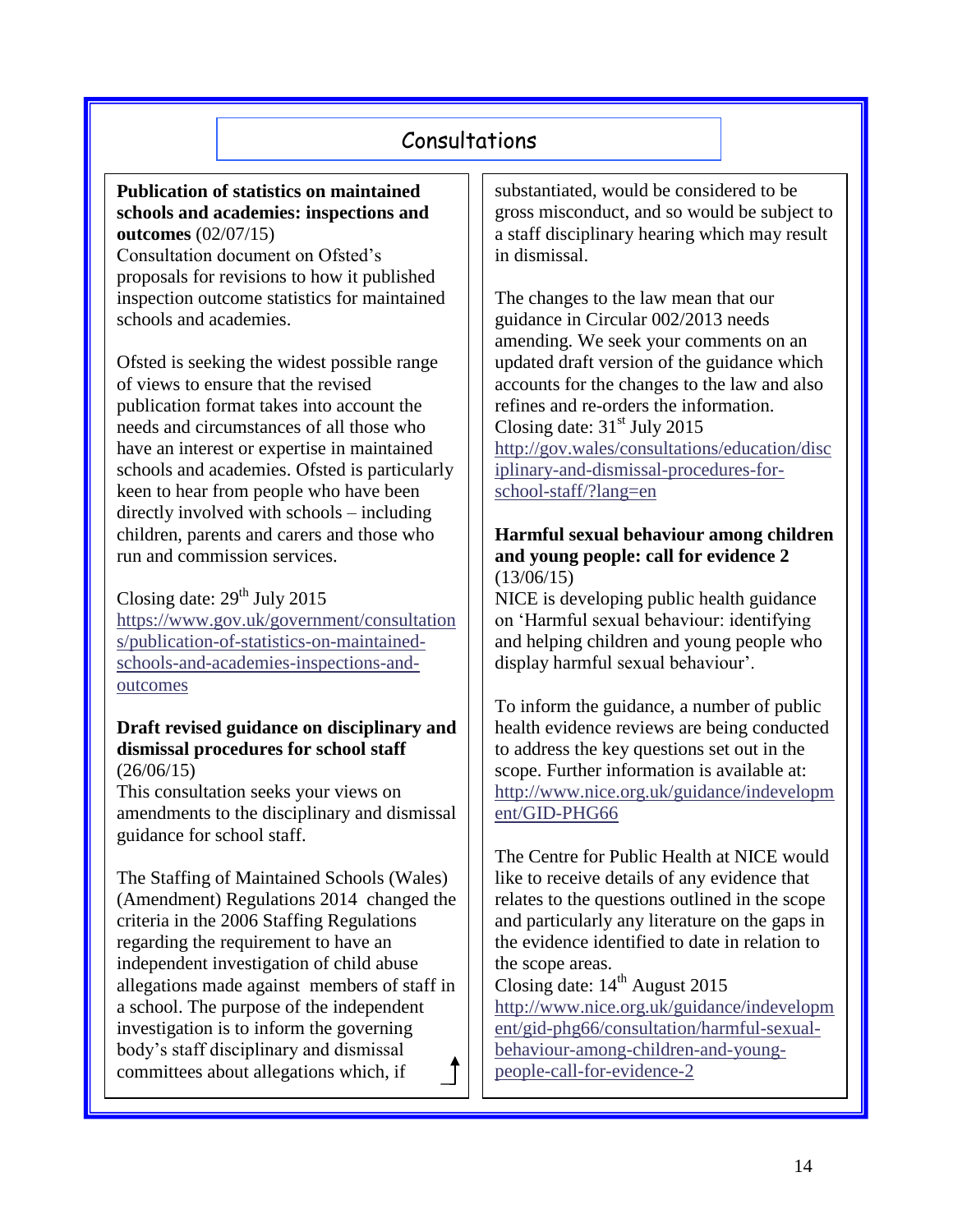# Consultations (continued)

**National Pathway for Homelessness Services to Children, Young People and Adults in the Secure Estate** (02/07/15) Part 2 of the Housing (Wales) Act 2014 introduces a new system to tackle homelessness and the threat of homelessness, including a far greater emphasis on preventing homelessness in the first place. This has been achieved by strengthening the role of prevention in the duties which LAs owe to homeless people.

Section 70 of the Act outlines the priority need categories for those who require additional support. As a result of s.70, those released from custody are no longer automatically eligible for priority need.

In response to concerns about this change in legislation, the then Minister for Housing and Regeneration established the Prisoner Accommodation and Resettlement Working Group to ensure those held in custody would have access to prevention services prior to release.

The purpose of this consultation is to seek views on the National Pathway for Homelessness Services to Children, Young People and Adults in the Secure Estate which has been produced by the Working Group in response to concerns around access to the prevention services.

Closing date:  $24<sup>th</sup>$  September 2015 [http://gov.wales/consultations/housing-and](http://gov.wales/consultations/housing-and-regeneration/national-pathway-for-homelessness-services/?lang=en)[regeneration/national-pathway-for](http://gov.wales/consultations/housing-and-regeneration/national-pathway-for-homelessness-services/?lang=en)[homelessness-services/?lang=en](http://gov.wales/consultations/housing-and-regeneration/national-pathway-for-homelessness-services/?lang=en)

#### **Child protection services: joint agency reviews** (15/07/15)

We are seeking views on proposed amendments to the Children Act 2004 (Joint Area Reviews) Regulations 2005.

We invite your views on arrangements for:

- producing a report following a joint review
- a written response from agencies, subject to review.

The reviews will be conducted jointly by:

- Ofsted
- HMIC
- $-HMIP$
- the Care Quality Commission

Closing date:  $11<sup>th</sup>$  August 2015 [https://www.gov.uk/government/consultation](https://www.gov.uk/government/consultations/child-protection-services-joint-agency-reviews) [s/child-protection-services-joint-agency](https://www.gov.uk/government/consultations/child-protection-services-joint-agency-reviews)[reviews](https://www.gov.uk/government/consultations/child-protection-services-joint-agency-reviews)

**Joint targeted area inspections** (15/07/15) This joint consultation is on the proposals for the delivery of joint targeted area inspections under section 20 of the Children Act 2004. Inspections under section 20 are arranged and led by Ofsted. Each of the inspectorates will continue their single agency programmes of inspections of child protection and/or safeguarding.

This is a joint endeavour between:

- Ofsted
- Care Quality Commission
- Her Majesty's Inspectorate of Constabulary
- Her Majesty's Inspectorate of Probation

Closing date:  $11<sup>th</sup>$  August 2015 [https://www.gov.uk/government/consultation](https://www.gov.uk/government/consultations/joint-targeted-area-inspections) [s/joint-targeted-area-inspections](https://www.gov.uk/government/consultations/joint-targeted-area-inspections)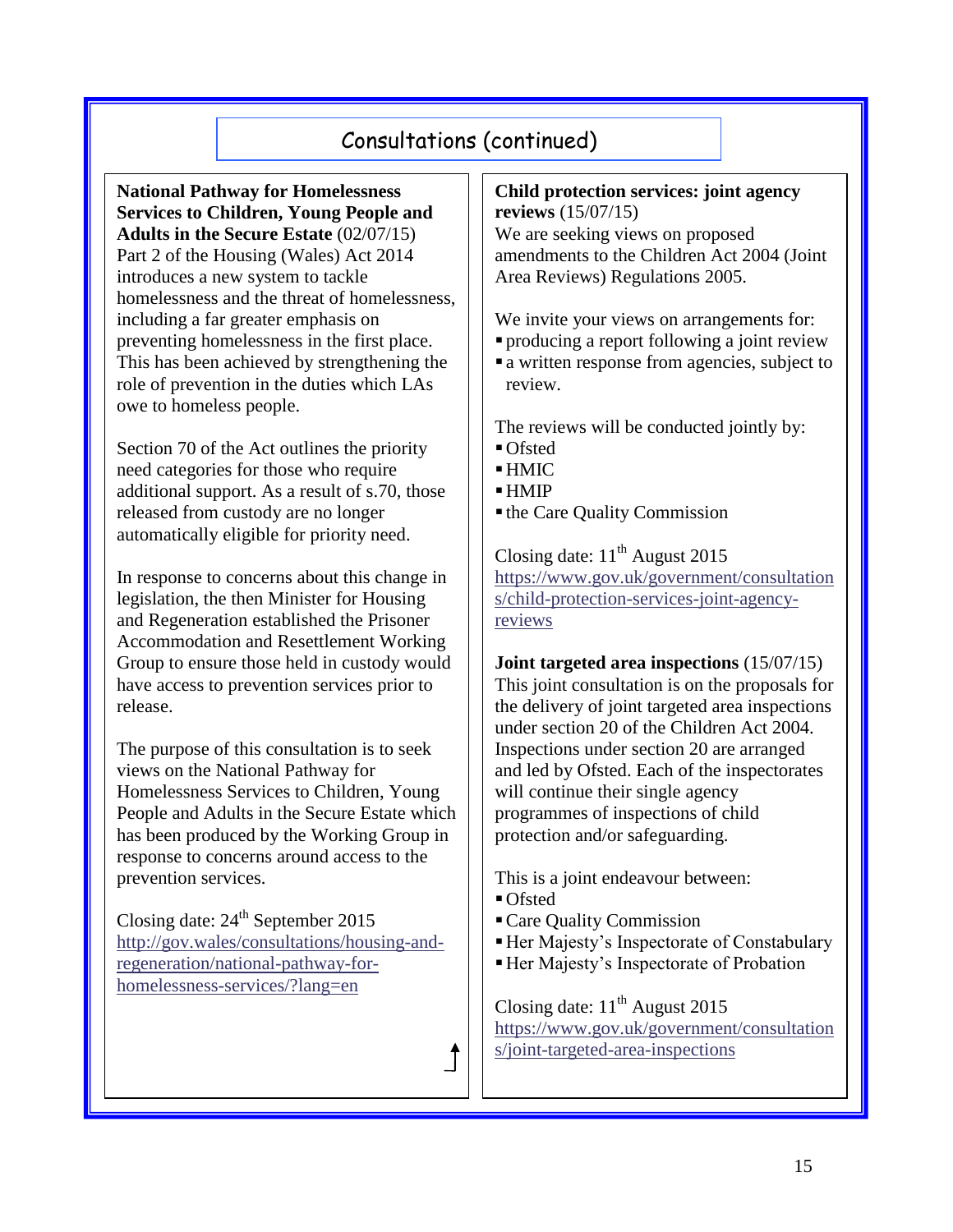# Consultations (continued)

**Special guardianship review** (16/07/15) Special guardianship was introduced in 2005 as an alternative legal status providing permanence for children when they are unable to remain with their parents until they are 18-years-old. We invite your views on: how the use of special guardianship has

- changed since its introduction in 2005
- the assessment process
- the advice and support for special guardians
- examples of best practice

Closing date:  $18^{th}$  September 2015 [https://www.gov.uk/government/consultation](https://www.gov.uk/government/consultations/special-guardianship-review) [s/special-guardianship-review](https://www.gov.uk/government/consultations/special-guardianship-review)

#### **Draft regulations on the sale and manufacture of tobacco products**  $(17/07/15)$

The revised EU Tobacco Products Directive (2014/40/EU) will replace existing legislation on regulating the sale and manufacture of tobacco products and for the first time regulate e-cigarettes and herbal products. It will apply from 20 May 2016.

The UK has some flexibility in how it might choose to implement the new rules. The purpose of this consultation is to seek further information on the impact of the Directive and flexibilities to inform the government's final decisions on implementation.

Closing date: 3<sup>rd</sup> September 2015 [https://www.gov.uk/government/consultation](https://www.gov.uk/government/consultations/draft-regulations-on-the-sale-and-manufacture-of-tobacco-products) [s/draft-regulations-on-the-sale-and](https://www.gov.uk/government/consultations/draft-regulations-on-the-sale-and-manufacture-of-tobacco-products)[manufacture-of-tobacco-products](https://www.gov.uk/government/consultations/draft-regulations-on-the-sale-and-manufacture-of-tobacco-products)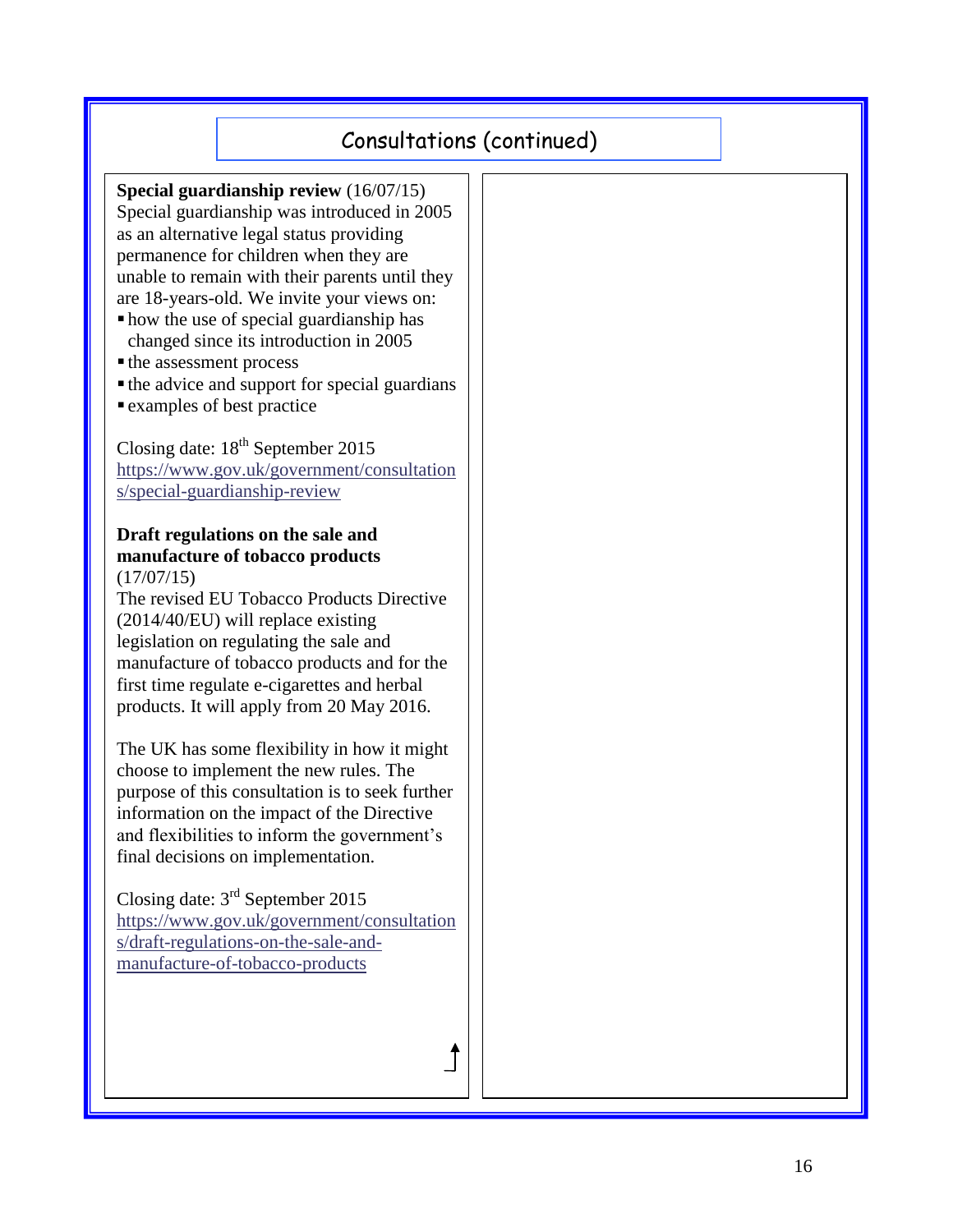## Conferences

**Facing the Unthinkable' Training Events** PAS has run FtU) seminars throughout the UK for over 20 years. They are specially designed for churches and other organisations working with children, young people and vulnerable adults. They aim to achieve a greater understanding of abuse. This includes where it happens and how it can be prevented by adopting safer working practices. The ultimate aim is to develop a more confident approach to working with children and other vulnerable people.

The cost is £22.50 per person or £20 person for 5 or more.

4<sup>th</sup> September 2015 Chesham 5<sup>th</sup> September 2015 Coventry 5<sup>th</sup> September 2015 Congleton  $12<sup>th</sup>$  September 2015 Newark on Trent 12<sup>th</sup> September 2015 Coleford 6 th September 2015 Aldridge 3<sup>rd</sup> October 2015 Rochester 3<sup>rd</sup> October 2015 Wrexham  $10^{th}$  October 2015 Barnstaple 17<sup>th</sup> October 2015 Manchester 17<sup>th</sup> October 2015 Oxford 24<sup>th</sup> October 2015 Chessington 7<sup>th</sup> November 2015 Newcastle 14<sup>th</sup> November 2015 Lincoln  $21<sup>st</sup>$  November 2015 Cardiff 21st November 2015 Chiswick 28<sup>th</sup> November 2015 Frinton on Sea 2<sup>nd</sup> December 2015 Leeds <https://services.ccpas.co.uk/events>

**Innovative Practice from Barnardo's Safer Futures West: Invisible children and parents: understanding suicide and selfharm in work with vulnerable clients**  6 th November 2015 Manchester £55-£199 Children and young people who self-harm present a major challenge for safeguarding services and numerous serious case reviews have identified many areas for improvement in respect of children and young people who are at risk of suicide.

Barnardos Safer Futures is a long established service in NW England that helps children and young people who are involved in risky behaviours move forward to safer lifestyles. In this conference we draw on the collective experience of Safer Futures to highlight innovative practice in working with children, young people and parents whose risk to themselves is sometimes invisible, very often hidden and too frequently misunderstood.

Experts from the fields of CSA recovery; CSE, sexually harmful behaviour, domestic abuse and looked-after-children share their knowledge of current theory, research and personal practice to explain how to support and safeguard children and young people who use self-harm to cope, communicate and/or as a means to end life.

This day will be relevant to practitioners at all levels, including their supervisors and managers, in all key agencies and organisations working in the safeguarding children arena. This includes practitioners who provide risk assessments, conduct investigations, provide placements or offer support, counselling and therapy. [http://www.baspcan.org.uk/events](http://www.baspcan.org.uk/events-national.php)[national.php](http://www.baspcan.org.uk/events-national.php)

17